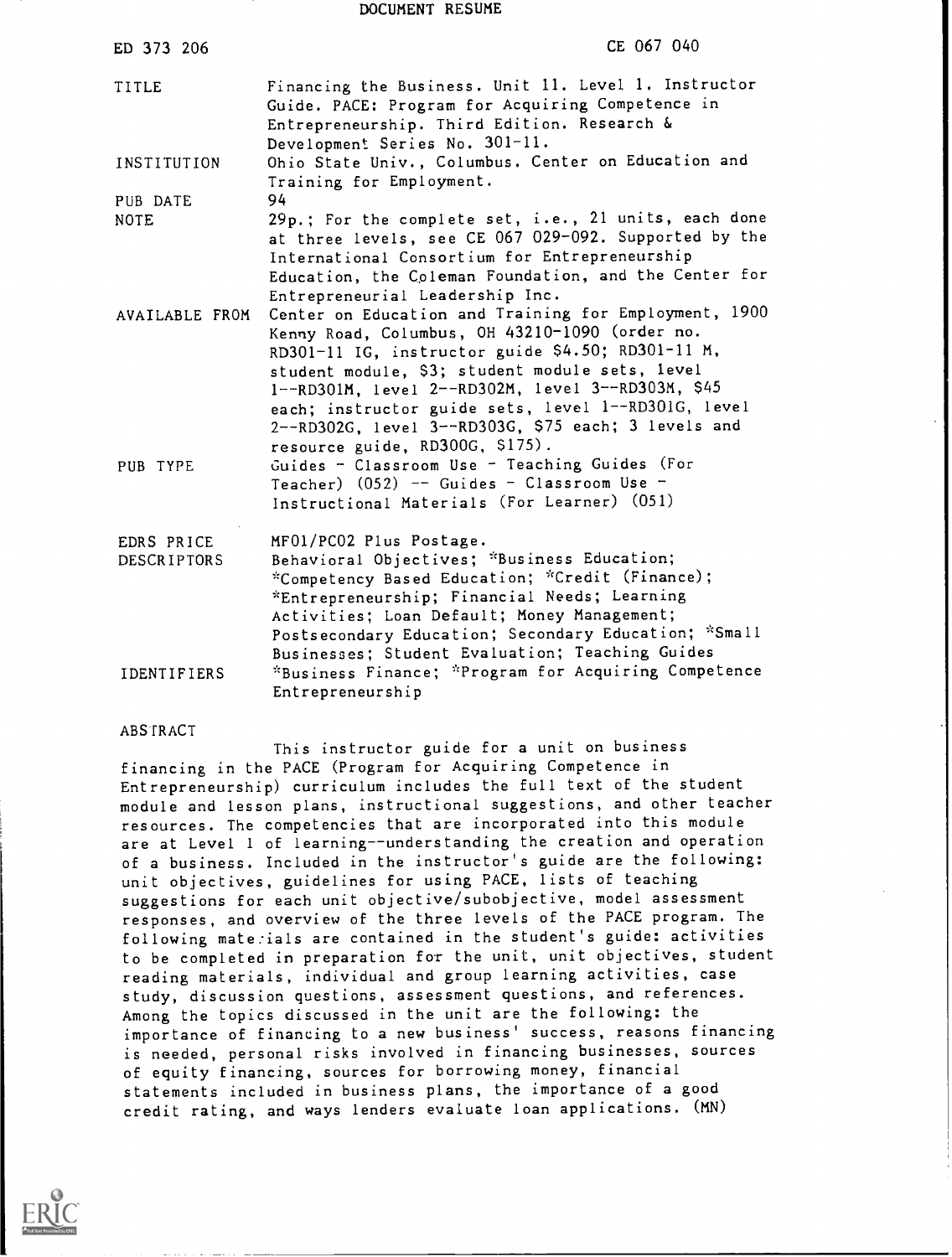

# Objectives:

originating if

4  $\hat{\phantom{0}}$ 

¢ Ć

Ú

U. Minor changes have been made to improve reproduction dibtl ly

Foints of view or opinions stated in this document do not nocossarily lepresent<br>official OERI position or policy

- Discuss the personal risks involved in financing the business.
- Explain the difference between operating expenses and start-up costs.
- Describe methods of financing a new business.



 $\{a_k\}$ 

TO THE EDUCATIONAL RESOURCES INFORMATION CENTER (ERIC).



Unit 11 Financing the Business Level 1

# HOW TO USE PACE

- Use the objectives as a pretest. If a student is able to meet the objectives, ask him or her to read and respond to the assessment questions in the back of the module.
- Duplicate the glossary from the Resource Guide to use as a handout.
- Use the teaching outlines provided in the Instructor Guide for assistance in focusing your teaching delivery. 'a left side of each outline page lists objectives with the corresponding headings (margin questions) from the unit. Space is provided for you to add your own suggestions. Try to increase student involvement in as many ways as possible tc foster an interactive learning process.
- When your students are ready to do the Activities, assist them in selecting those that you feel would be the most beneficial to their growth in entrepreneurship.
- Assess your students on the unit content when they indicate they are ready. You may choose written or verbal assessments according to the situation. Model responses are provided for each module of While these are suggested. responses, others may be equally valid.
	- $2$  PEST COPY AVAILABLE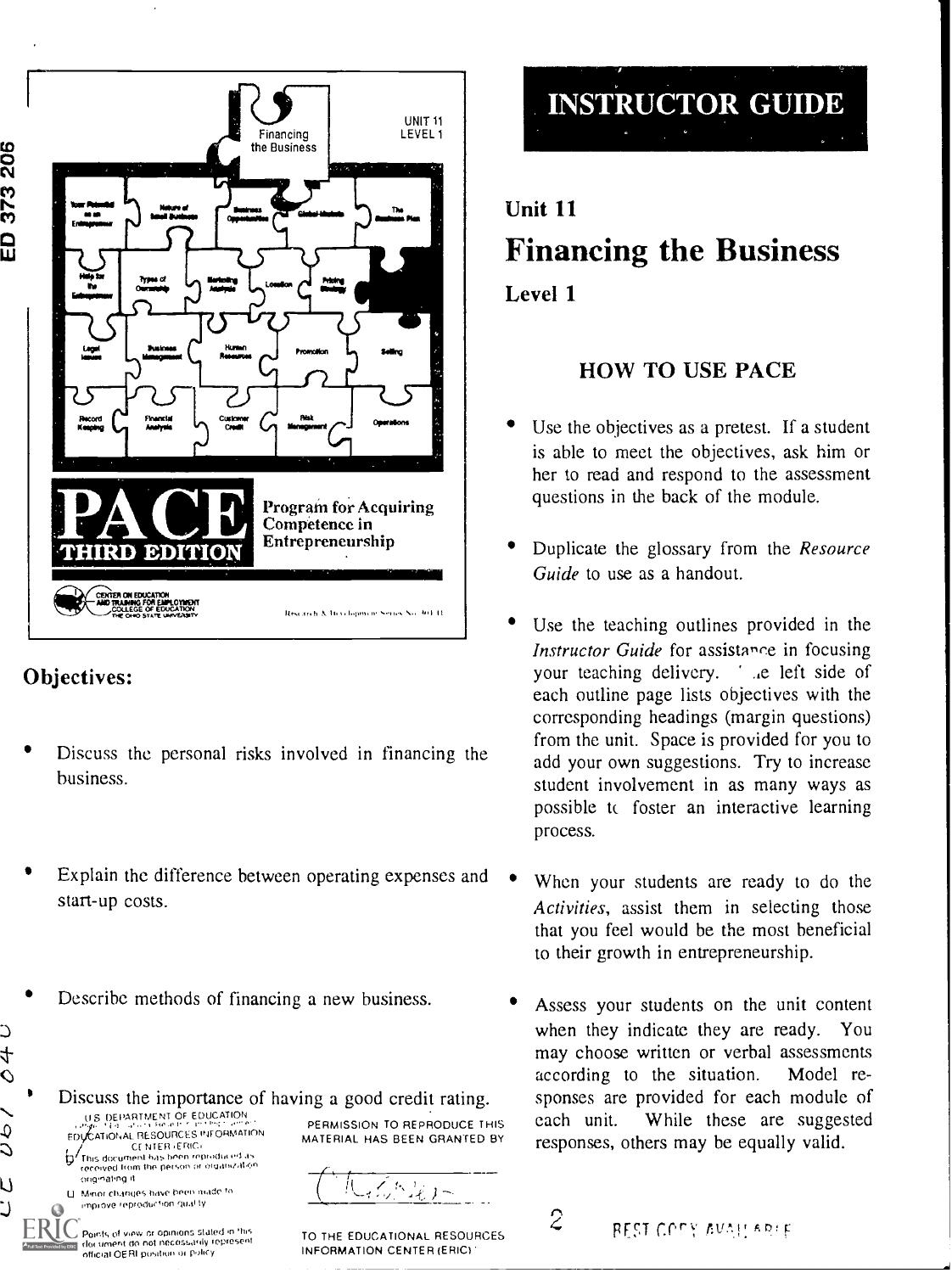| 1. DISCUSS THE PERSONAL<br>RISKS INVOLVED IN<br>FINANCING THE BUSINESS                  |                                                                                                                                                                                                                                                                                                                                                                                                              |
|-----------------------------------------------------------------------------------------|--------------------------------------------------------------------------------------------------------------------------------------------------------------------------------------------------------------------------------------------------------------------------------------------------------------------------------------------------------------------------------------------------------------|
| How important is financing to the<br>success of a new business?                         | Introduce the concept of business financing.<br>Emphasize the<br>importance of planning for financing to ensure successful busi-<br>ness operations.                                                                                                                                                                                                                                                         |
| What personal risks are involved<br>in financing the business?                          | Invite a local entrepreneur to speak about personal risks involved<br>in financing his/her business.                                                                                                                                                                                                                                                                                                         |
| 2. EXPLAIN THE DIFFERENCE<br>BETWEEN OPERATING<br>EXPENSES AND START-UP<br><b>COSTS</b> |                                                                                                                                                                                                                                                                                                                                                                                                              |
| What do you need the money for?                                                         | Define start-up costs and operating expenses. Use a chalkboard<br>or an overhead to show examples of each. Help students under-<br>stand what personal expenses are and explain why entrepreneurs<br>need to evaluate these expenses prior to starting a business.                                                                                                                                           |
| 3. DESCRIBE METHODS OF<br>FINANCING A NEW BUSINESS                                      |                                                                                                                                                                                                                                                                                                                                                                                                              |
| Where do you get the money for<br>financing a new business?                             | Define the concepts of equity financing and debt financing.<br>Ftart the discussion by reminding students of the fundamental<br>equality underlying the balance sheet (i.e., Assets $=$ Liabilities $+$<br>Owner's Equity). Use a simplified approach to explain debt fi-<br>nancing and equity financing based on this equation (e.g., to pur-<br>chase assets, the business "uses up" its debt or equity). |
| What are the sources of equity fi-<br>nancing?                                          | Review the new concepts introduced in this unit. Show a chart<br>with methods of equity financing. Keep your explanations sim-<br>ple to help students understand the meaning of the terms. If<br>students have difficulties in grasping the meanings of the con-<br>cepts, reuse the fundamental equation mentioned above to sim-<br>plify your explanations.                                               |
| What are the sources for borrow-<br>ing money?                                          | Invite a local banker to speak about ways used by banks to ap-<br>prove loans. Encourage the banker to speak about other sources<br>of financing banks compete with in the market. In addition, the<br>banker should explain what loans banks offer to businesses com-<br>pared to what other financing companies offer.                                                                                     |



 $\begin{array}{c} \hline \end{array}$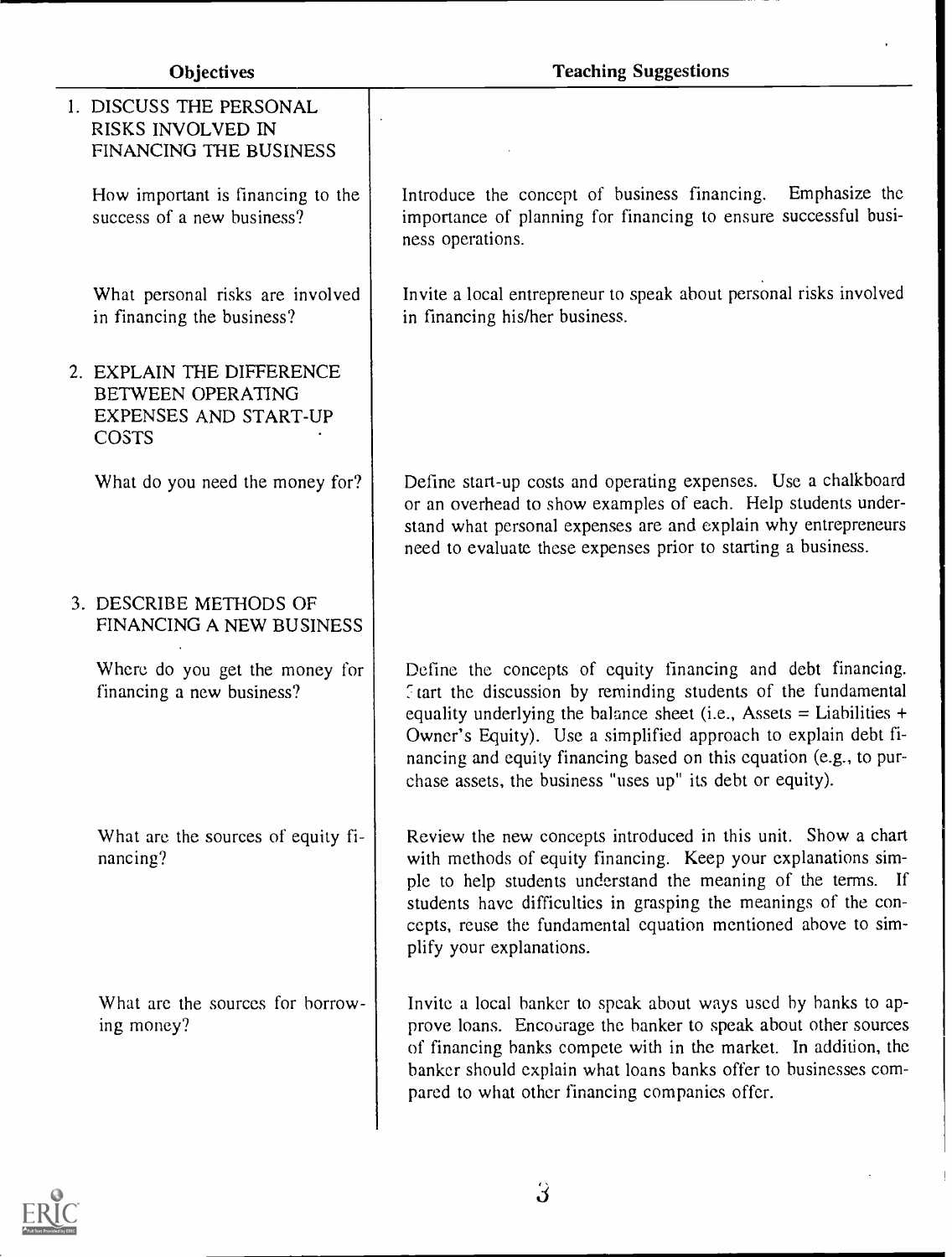| Objectives                                                            | <b>Teaching Suggestions</b>                                                                                                                                                                                                                                                                                                                                                                                                                |
|-----------------------------------------------------------------------|--------------------------------------------------------------------------------------------------------------------------------------------------------------------------------------------------------------------------------------------------------------------------------------------------------------------------------------------------------------------------------------------------------------------------------------------|
| Are there other sources of financ-<br>ing?                            | Use a chart to explain franchises, trade credit, and factors as<br>additional sources of financing. Explain the differences among<br>these sources by using simple examples. Use a chart to show<br>what financial information should be included in the business<br>plan (i.e., balance sheet, income statement, cashflow statement,<br>start-up costs, etc.). Explain why lenders need to ee this money<br>before approving loans.       |
| What is an income statement?                                          | Define income statement in simple terms and review how it<br>should be developed. Explain what kind of information the in-<br>come statement provides lenders.                                                                                                                                                                                                                                                                             |
| What is a cashflow statement?                                         | Use the income statement developed previously to explain how<br>cashflow statement is derived (i.e., cash disbursements are sub-<br>tracted from sources of cash, etc.). Make sure students under-<br>stand how the cumulative cashflow is computed (i.e., Pre-operat-<br>ing cashflow = Sources of cash + Cash on hand - Start-up costs;<br>Monthly cumulative cashflow = Previous month cashflow +<br>cashflow generated in that month). |
| What is the balance sheet?                                            | Use the above approach. Explain the meaning of various ac-<br>counting entries in the balance sheet (e.g., current and fixed<br>assets, depreciation, etc.). Show how Equipment, Net of Depre-<br>ciation is computed (i.e., as the difference between Equipment $\&$<br>Fixtures and Depreciation). Also, explain the equation Net<br>Equity = Beginning Equity + Retained Earnings - Withdrawals).                                       |
| 4. DISCUSS THE IMPORTANCE<br>OF HAVING A GOOD CREDIT<br><b>RATING</b> |                                                                                                                                                                                                                                                                                                                                                                                                                                            |
| Why is it important to have a<br>good credit rating?                  | Have the banker speak about the importance of having a good<br>credit rating.                                                                                                                                                                                                                                                                                                                                                              |
| How do lenders evaluate loan ap-<br>plications?                       | Use the above suggestion. The banker should explain to stu-<br>dents what criteria are used by banks to evaluate loan appli-<br>cations.                                                                                                                                                                                                                                                                                                   |
| What are the six C's of credit<br>evaluation?                         | Use a chart to explain the six C's of credit evaluation.                                                                                                                                                                                                                                                                                                                                                                                   |



4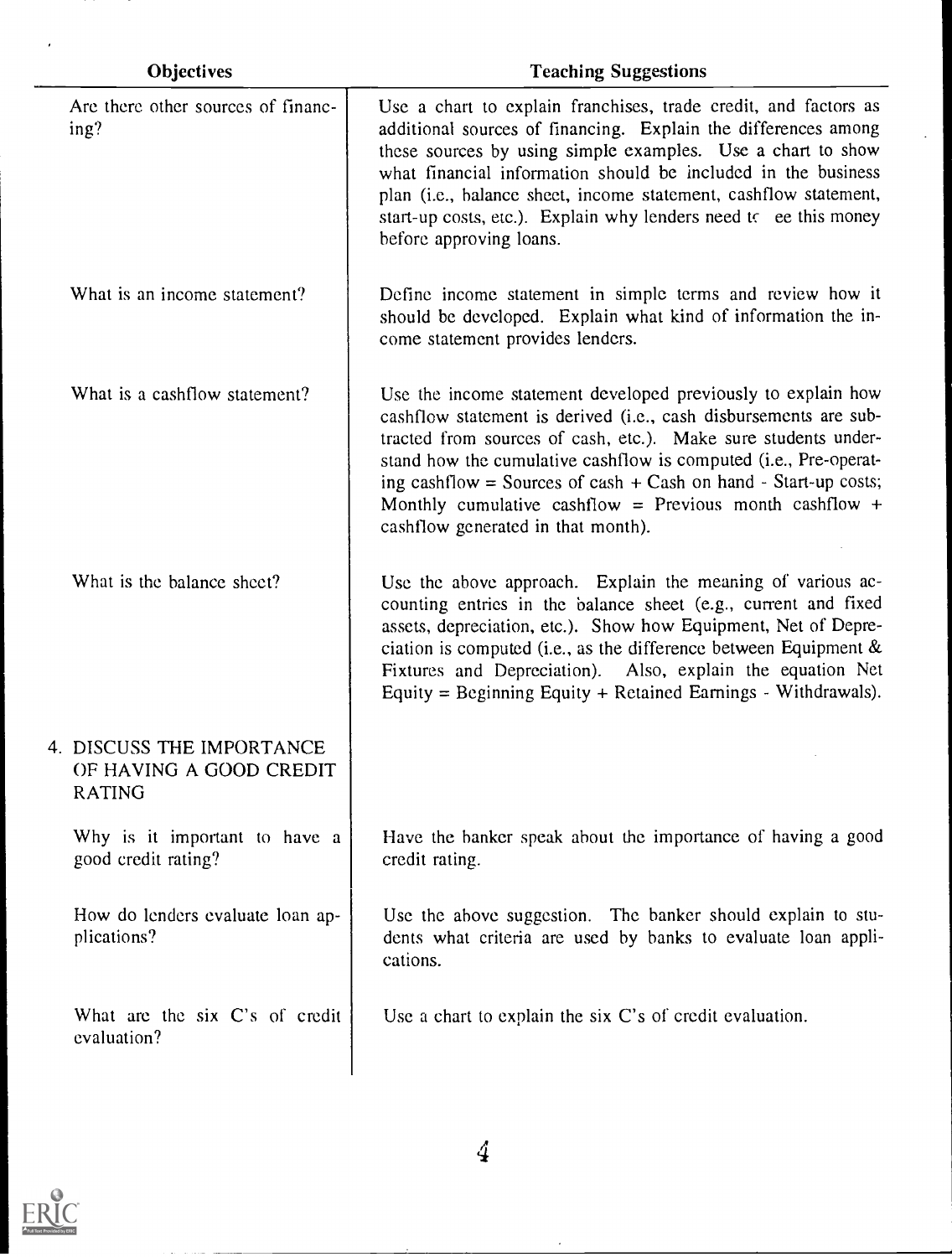#### MODEL ASSESSMENT RESPONSES

- 1. Personal risks involved in financing a business are (1) the inability of earning adequate funds from operations to cover living expenses, (2) risks associated with pledging personal assets, such as savings, automobile, home, etc. to obtain a loan (3) significant amount of stress due to potential family misunderstanding, and (4) possible personal credit rating changes as a result of business failure.
- 2. Operating expenses are expenses associated with running a business. They include utilities, insurance, salaries, taxes, advertising, supplies, rent, and other expenses necessary to keep the business going. Start-up costs are costs associated with starting a business. They include equipment, fixtures, starting inventory, real estate, one-time advertising for grand opening, and other purchases entrepreneurs need to make to open the doors of their businesses.
- 3. There are two basic forms of financing a business: equity and debt financing. Equity financing includes the personal savings of the owner, investments in the business made by family and friends, or funds obtained from selling a part of the business to others. Debt financing refers to venture capital or loans obtained by entrepreneurs from private and public investors and lenders, including SBA. Examples of loans include commercial and consumer loans, home equity loans, direct loans offered by SBA, revolving loans (offered by communities), etc.
- 4. It is important to maintain a good credit rating to convince lending institutions to approve loans. Good credit ratings also help entrepreneurs who desire to invest in franchises. The franchisors accept only franchisees with excellent credit rating. Moreover, suppliers and potential customers consider the credit rating of the business before deciding to close deals.



# Program for Acquiring Competence in Entrepreneurship

Incorporates the needed competencies for creating and operating a small business at three levels of learning, with experiences and outcomes becoming progressively more advanced.

- Level  $1 -$  Understanding the creation and operation of a business.
- Level  $2$  Planning for a business in your future.
- Level  $3$   $-$  Starting and managing your own business.

Self-contained Student Modules include: specific objectives, questions supporting the objectives, complete content in form of answers to the questions, case studies, individual activities, group activities, module assessment references. Instructor Guides include the full text of each student module and lesson plans, instructional suggestions, and other resources. PACE,Third Edition, Resource Guide includes teaching strategies, references, glossary of terms, and a directory of entrepreneurship assistance organizations.

> For information on PACE or to order, contact the Publications Department at the Center on Education and Training for Employment, 19(X) Kenny Road, Columbus, Ohio 43210-1090 (614) 292-4353, (8(X)) 848-4815.

Support for **PACE**, Third Edition provided in whole or in part by:

| International Consortium for Entrepreneurship Education |  |
|---------------------------------------------------------|--|
| and                                                     |  |
|                                                         |  |

International Enterprise Academy Center on Education and Training for Employment The Ohio State University

5

The Coleman Foundation

| Center for Entrepreneurial Leadership Inc. |  |
|--------------------------------------------|--|
| Ewing Marion Kauffman Foundation           |  |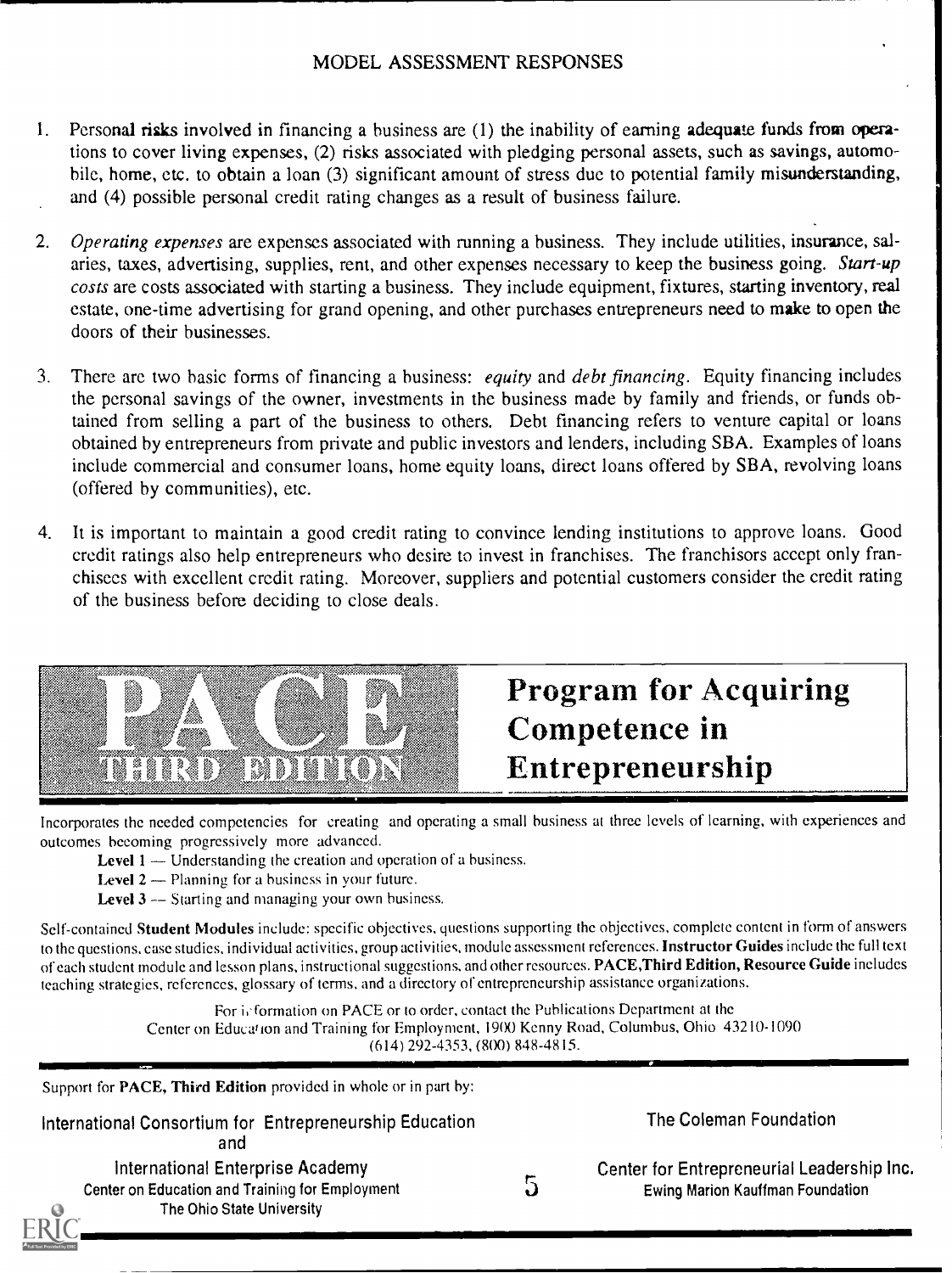



Program for Acquiring Competence in Entrepreneurship

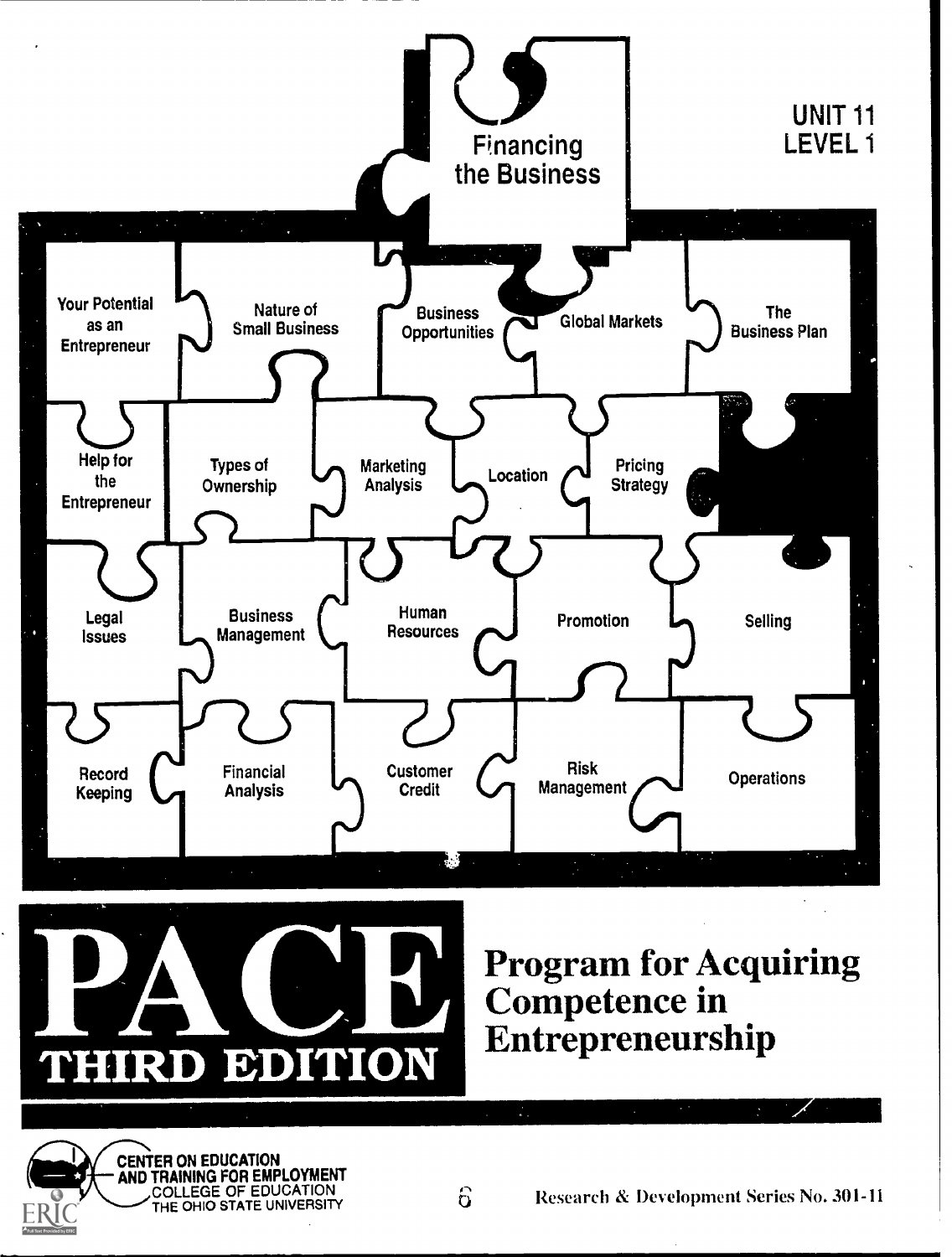# FINANCING THE BUSINESS

#### BEFORE YOU BEGIN . . .

- 1. Consult the *Resource Guide* for instructions if this is your first PACE unit.
- 2. Read What are the Objectives for this Unit on the following page. If you think you can meet these objectives now, consult your instructor.
- 3. Look for these business terms as you read this unit. If you need help with the meanings, ask your instructor for a copy of the PACE Glossary contained in the Resource Guide.

Balance sheet Bank guaranteed loan Cashflow statement Commercial finance company Commercial/Personal loan Consumer finance company Credit union Debt financing Direct loan Equity financing Factor Financing Franchise

Home equity loan (Second mortgage) Mortgage Operating expenses Profit and loss statement Projected cashflow statement Projected income statement Revolving loan fund Savings and loan institutions Spreadsheet program Start-up costs Trade credit Venture capital

yright © 1994, Center on Education and Training for Employment. The Ohio State University. All rights reserved.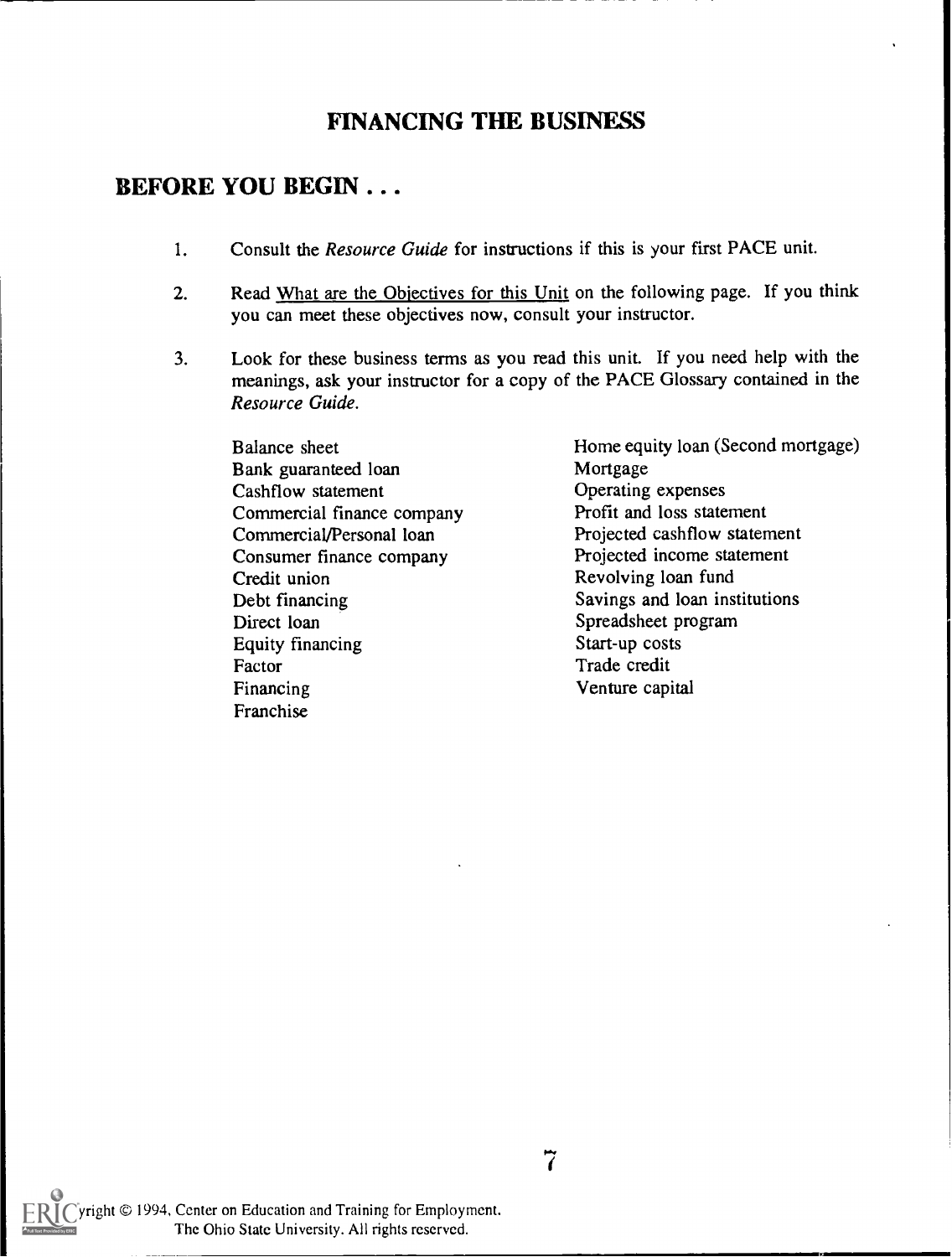#### FINANCING THE BUSINESS

### WHAT ARE THE OBJECTIVES FOR THIS UNIT?

Upon completion of this unit you will be able to

- discuss the personal risks involved in financing a business,
- explain the difference between operating expenses and start-up costs,
- describe methods of financing a new business, and
- discuss the importance of having a good credit rating.

#### WHAT IS THIS UNIT ABOUT?

This unit examines the financing necessary to start a business. Money is needed for many different reasons. In this unit you will discover the various expenses involved in starting a business. Since many people don't have enough of their own money to get started, you will learn where you can go to borrow money and obtain other types of financing. People who lend or invest money will ask for a business plan, which helps them decide whether it is safe to lend the money for a new business. Included in the business plan is a projected profit-and-loss statement, cashflow statement, and balance sheet.

# HOW IMPORTANT IS FINANCING TO THE SUCCESS OF A NEW BUSINESS?

 $F$ *inancing* a new business means getting the money necessary to start it and to keep it going. Money is the fuel that powers the business. Just as a car won't run without gasoline, neither will a business run without money.

Besides the decision to start the business, the next important decision is how to finance the business. Too many businesses fail because of the lack of money to get them started and keep them going. If you were planning a 2,000-mile trip in your car, would you start out if you only had enough gas money for the first 500 miles? Probably not. Yet,

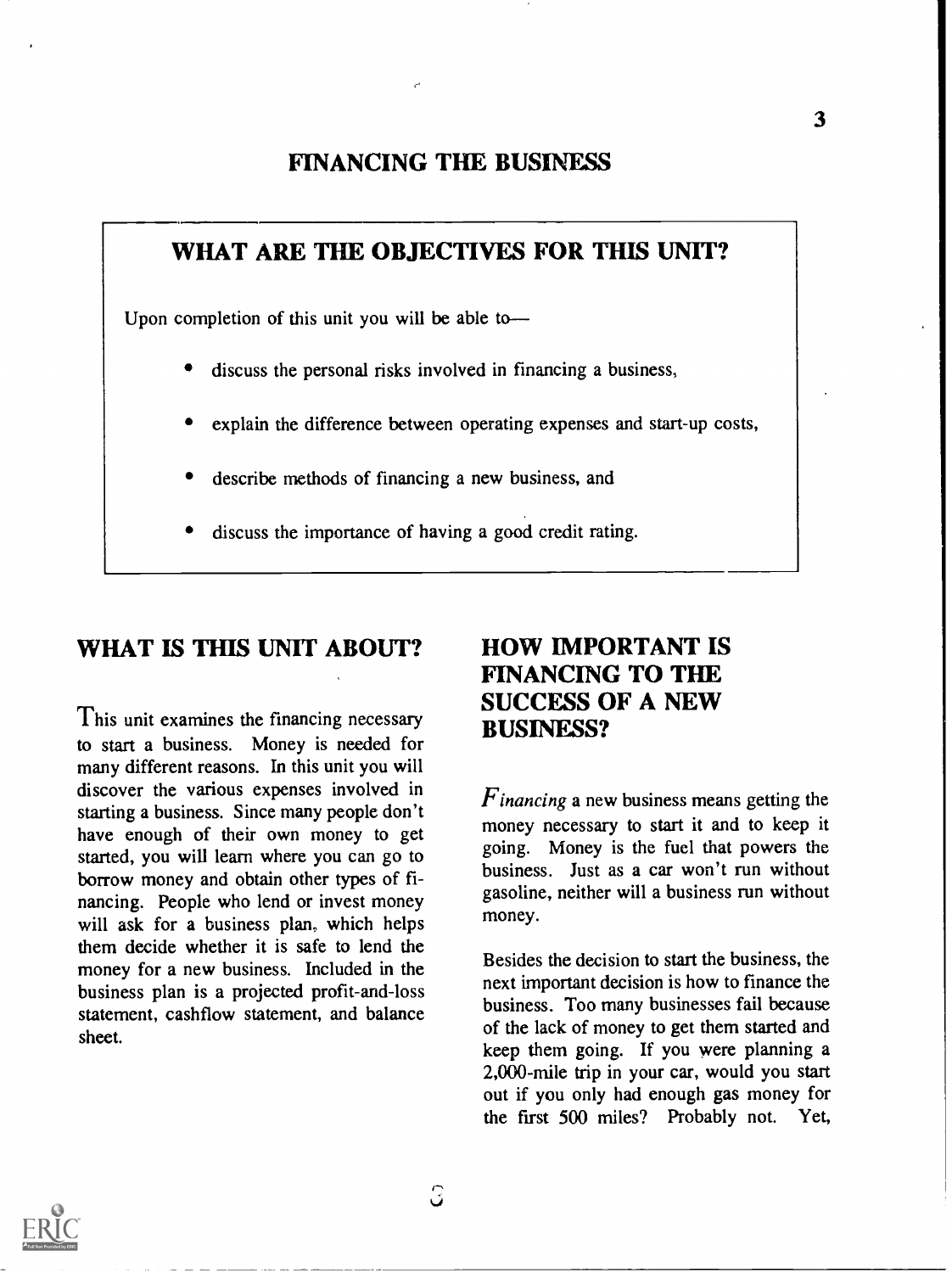many people do this when they start a business, thus limiting their chances for success.

4

If you are going to start a business, it is important that you have enough money to complete the trip. Financing is one of the keys to a business's success. Without it, your chances of surviving and making a profit are poor.

#### WHAT DO YOU NEED THE MONEY FOR?

The first step in financing your business is to determine the need for money. There are many costs and expenses to consider. If you don't consider all your money needs, then you will start your business without enough money. Therefore, think very carefully about all of the things for which you will need money.

Three groups of costs and expenses are identified below to help you think about your money needs. The first group is called startup costs. The next group consists of operating expenses. And the third group is called personal expenses.

#### Sta t-up Costs

Start-up costs are generally expenses that occur just once when getting the business off the ground. Once your business is started, you may not have these expenses again. Some examples of start-up costs are the following:

Furniture, fixtures and equipment

- Starting inventory
- Deposits for rent, utilities and insurance coverages
- Business licenses and permits
- Certain legal and accounting fees
- Advertising for the grand opening

For example, if you were opening a restaurant, you would have many start-up costs. You would have to buy tables and chairs for your customers to sit on, ovens and fryers to cook your food, all the ingredients to make the items on the menu, and plates, knives, forks, and spoons. You would also have to buy or rent a building, pay for a business license and restaurant permit, and get your menu printed. And, these are just a few expenses. Think of all the other start-up costs you would have.

#### Operating Expenses

Operating expenses come after the business has been started. They are necessary to get the business on its feet and to keep the business operating on a daily, weekly, and monthly basis. Many businesses take a few months to a year or longer to begin to pay for operating expenses and to show a profit. Until there is enough income/revenue from sales to keep the business running, money will be needed for operating expenses. Some examples of operating expenses are these:

Inventory

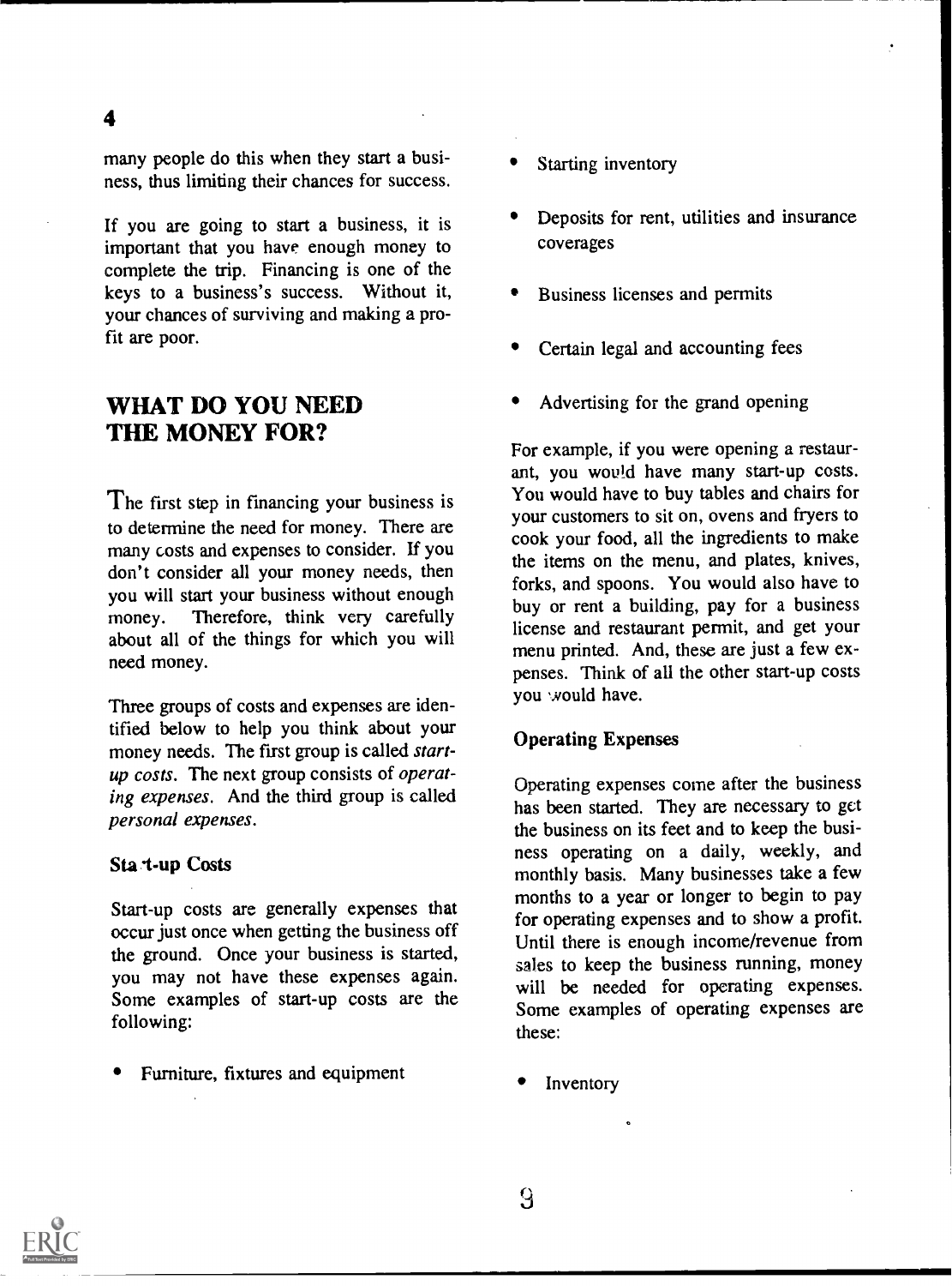- Repairs to equipment
- Supplies
- Insurance
- Advertising
- Monthly rent
- Payroll
- **Utilities**
- Taxes

That is, once your restaurant is open, you will have regular operating expenses. You will have to buy food, pay the cooks and waitresses, pay sales tax, make monthly rent payments, and much more on a c ntinual basis. It is important to determi.ie how much money is needed each month to operate the business.

#### Personal Expenses

Personal expenses are those costs that are necessary for you to live. When you are employed, the wages you earn would be for your personal expenses. The money you need to start and operate the business is important. However, don't overlook the money you need for personal or living expenses. Here are some examples:

- Rent or mortgage payment
- Clothing
- Food
- Utilities
- Transportation
- Medical bills
- Insurance
- Entertainment

Many new businesses will not be profitable right away. Sometimes it takes one to three years for a business to become profitable.

The owner of a new business may not make enough from the business to cover personal living expenses. These expenses should be included among your money needs. Sometimes people start a new business while working another job, or their spouse earns money from an outside job. This helps to limit the money needed to cover personal expenses, thereby reducing the amount of money for financing the business.

# WHAT PERSONAL RISKS ARE INVOLVED IN FINANCING THE BUSINESS?

If your business is not as successful as you expect, you may face the following risks.

You may not earn adequate living expenses from business operations.

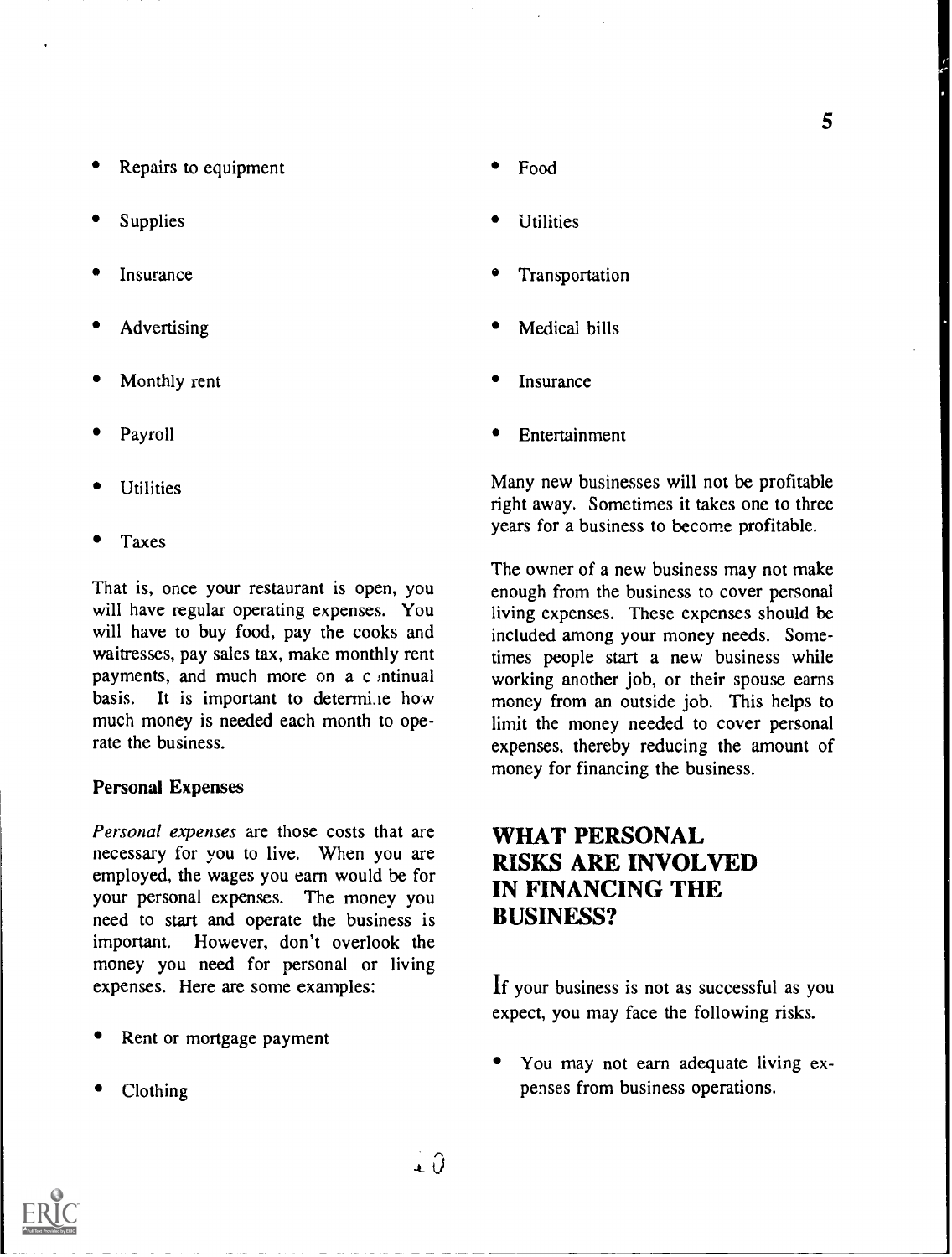- 6
- You may risk personal assets such as savings, home, or automobile that are pledged as a personal guarantee for a business loan.
- You may undergo significant stress in your family life due to the financial uncertainty of running a business.
- You may damage your personal credit rating.

# WHERE DO YOU GET THE MONEY FOR FINANCING THE BUSINESS?

After you determine what your money needs are and that you are willing to take the risks, you need to find out where you can get money to finance the business. There are two basic sources of money. First, most people who start businesses put in some of their own money as well as seek partners or investors. This is called *equity* financing. Second, the rest of the money that is needed is borrowed. This is called debt financing. Most businesses are started with both types of financing.

# WHAT ARE THE SOURCES OF EQUITY FINANCING?

The main source of equity financing for most people is their savings. Some experts say that one-half of the money needed to start a small business should come from the owner. This may mean a future business owner must work and save for several years before having enough to start a business.

Another source of equity financing is money from family and friends. Family members such as mothers, fathers, brothers, sisters, aunts, and uncles frequently will provide money to help start a business. Friends, too, can be a good source. However, when using money from family and friends, there are a few points to consider. For example, will they want to get involved with operating the business? What happens if the business doesn't succeed? Will it ruin your relationship? Before using money from family and friends, it is important to consider the pros and cons carefully.

Equity financing can also be obtained by selling part of the business to others. This can be done several different ways. You could get one or more partners. With the partners putting in part of their own money, it is usually easier to raise the total amount needed. However, partners must be able to get along and make decisions that each accepts. Sometimes this is not easy. Since many people starting their own business want to make their own decisions, this alternative may not be realistic.

Incorporating the business and selling stock is also a way of raising equity capital. Again, this may not be acceptable to the owner, since it means giving up some control of the business. Legal and tax questions also must be considered.

Venture capital is sometimes available from companies and individuals. This money is usually not easy to locate and obtain. Many of the considerations concerning ownership also pertain to venture capital.

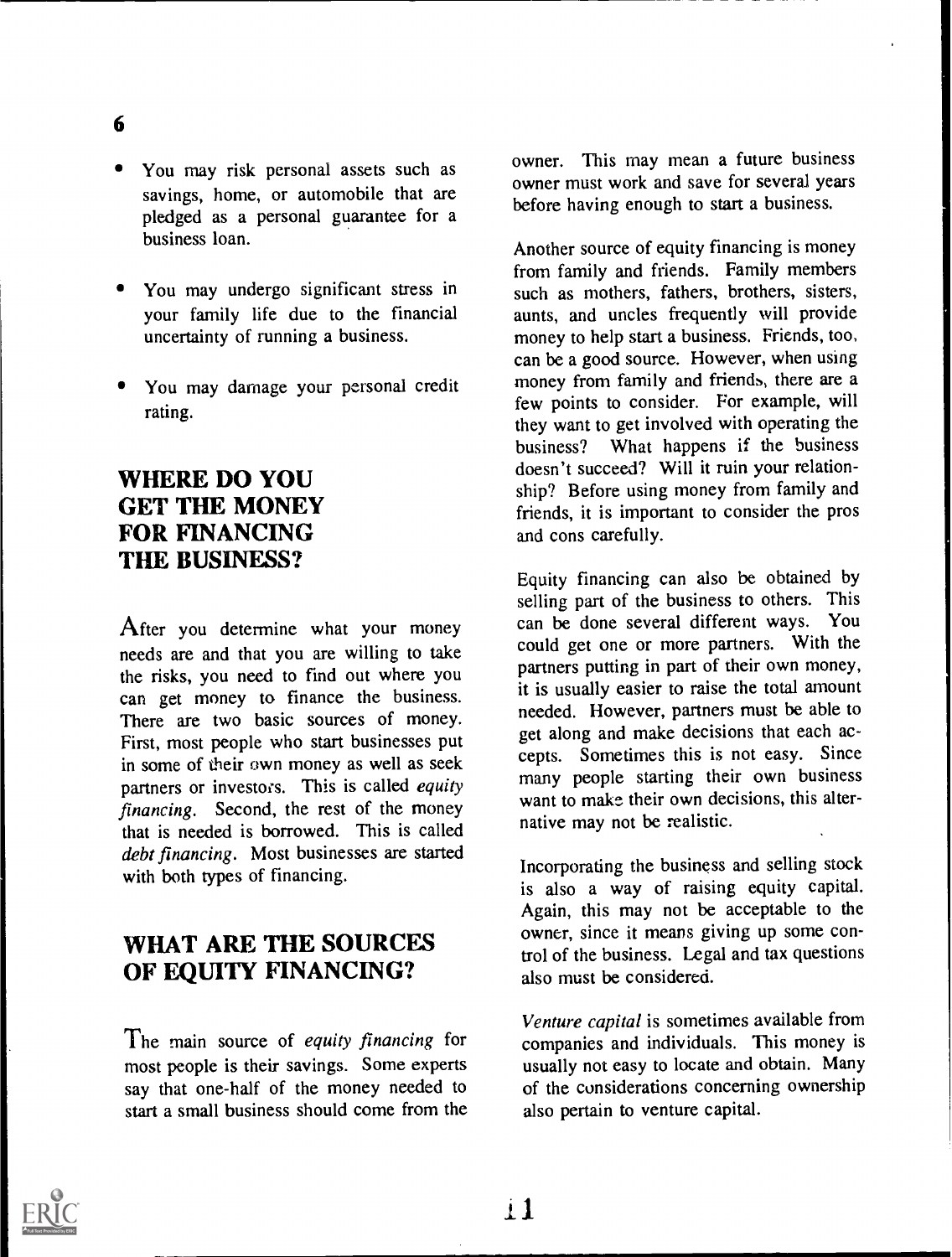The most common arrangement is for the venture capital company to give money in exchange for a share(s) in the new company in the form of stock and for the venture capital company to have management participation. A form of venture capital is also available from Small Business Investment Companies. These companies are licensed and regulated by the federal government. They are eligible for federal loans that they may invest along with their own money.

lenders are careful not to lend money if the risks are great. Lenders want to be sure they will not lose their money on businesses that fail. Most lenders, therefore, will want to review the business plan carefully. This plan describes how the business will be operated, how much money will be needed and how it will be used, and when the business will be profitable.



#### WHAT ARE THE SOURCES FOR BORROWING MONEY?

The sources for borrowing money are limited only by the imagination of the owner. Whatever the source, lenders will usually lend money for starting businesses only to people they know and trust. Also, Most people think of banks when borrowing money. Although it is true that banks lend money to help businesses get started, it is not always easy to borrow from them. Banks lend money only when the risk of losing it is very low. Most start-up business ventures do not fall into this low-risk category. Frequently, they will only lend to customers they have known for a long time.



 $\pm 2$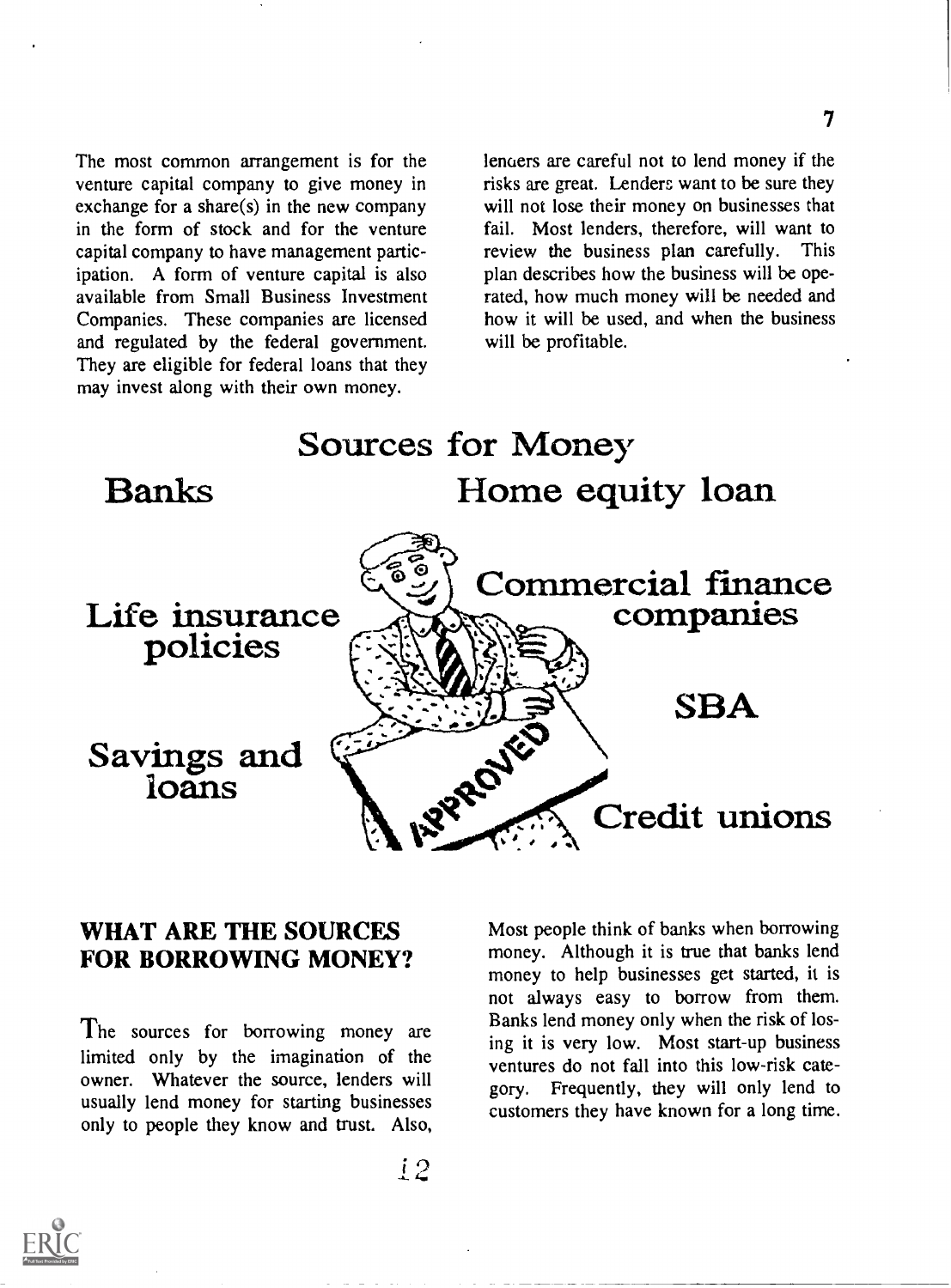If you are a member of a credit union, you may be able to borrow there. Many times, small loans are available for personal or business uses. Some loans can be obtained with just your signature. Also, credit union interest rates are frequently lower than bank rates.

Both commercial and consumer finance companies may lend you money to start your business. Commercial finance companies arrange business loans. On the other hand, personal loans are made by consumer finance companies. Both types of finance guaranteed loans. companies tend to lend money to people that banks may turn down. Because they take greater risks, finance companies usually charge high interest rates.

You may also want to consider a home equity loan (second mortgage) as a source of financing if you own your own home. Because these loans are personal in nature, the bank or savings institution will not assess the credit worthiness of your business proposal. It is especially important that you have your plan evaluated by objective, outside advisors before taking this step.

Some people borrow money against their life insurance policies. This is an easy way to obtain some of the money needed to start a business. Since life insurance policy loans are based on the cash already paid in, they are not risky and life insurance companies usually offer these loans at lower interest rates. However, it should be remembered that the amount borrowed is deducted from the coverage available to the beneficiaries until the loan is repaid.

If you need to buy land or a building for a new business, you may be able to borrow the money from a savings and loan institution. They specialize in real estate financing. The loans they make are called mortgages, and the savings and loan institution will hold the property as security for the mortgage loan. Their interest rates are similar to those of banks.

Another source of borro. ig is the United States Small Business Administration (SBA). The SBA is a federal agency whose mission is to help small businesses get started and keep going. The SBA has two basic types of business loans. One type is called bank The money for these loans is actually provided by a bank that participates in the loan guarantee program. To convince the lender to make the loan, the SBA guarantees that it will be paid back. The SBA guarantees a percentage of the loan, not the total amount. The SBA may guarantee up to 90 percent of the loan. The bank assumes the risk for the other 10 percent. The other type of loan, made directly by the SBA, is called a direct loan.

SBA loans are available only if you are unable to borrow the money from a bank or other private lender. You have to try the other sources of borrowing previously mentioned before you are eligible for an SBA loan. The SBA has other programs that are designed to meet the special economic needs of particular industries, areas, and business people. Check with your nearest SBA office to evaluate your options.

Many communities have established revolving loan funds. These loan funds are comprised of various sources of public and private monies. This loan pool is specifically designed to assist businesses that are located within the community and that have potential for employing community residents. The loan application process will vary de-

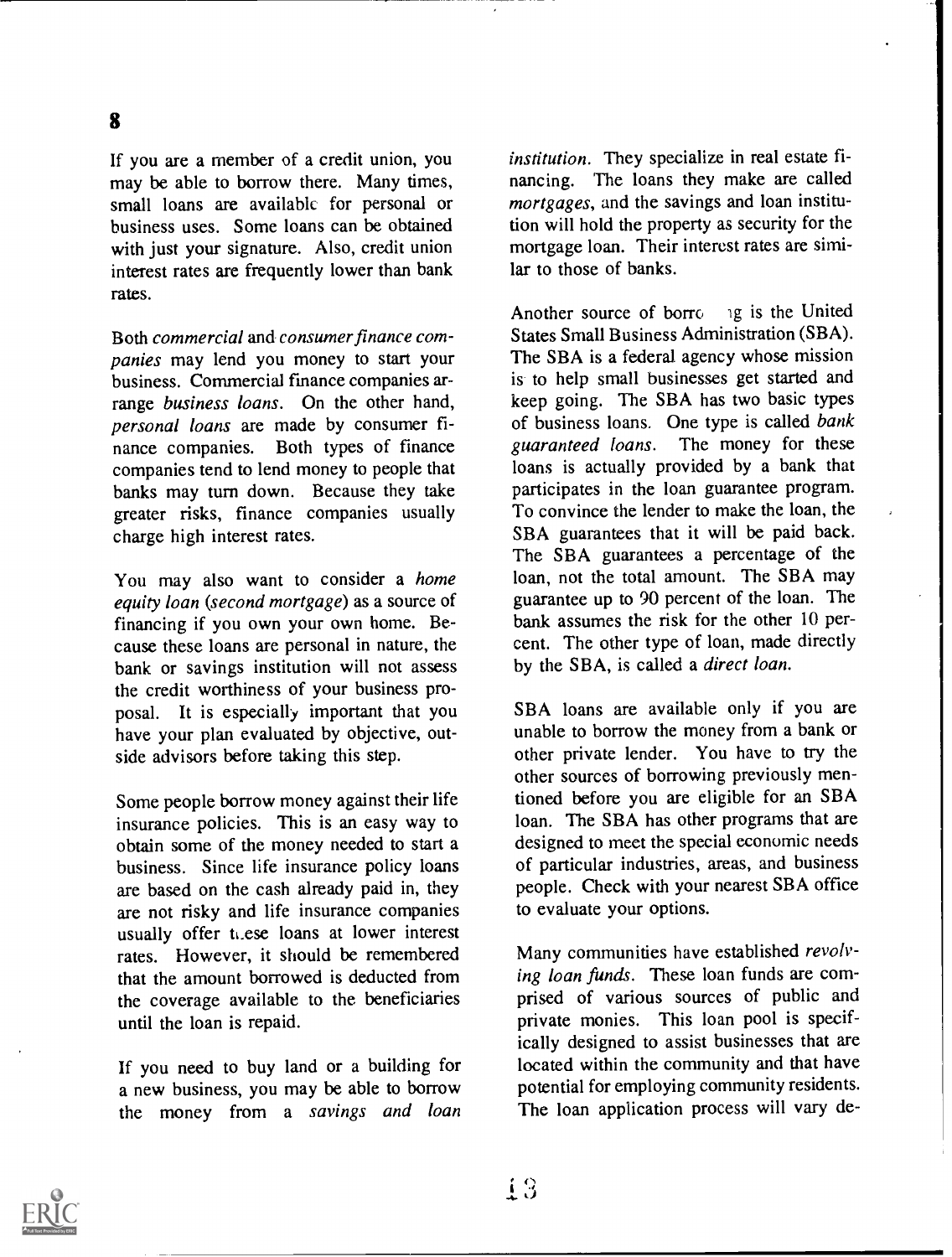pending on the regulations and laws governing the loan fund. Usually, there is a set amount of money within the fund, and limits on the am unt of money one company can borrow from the fund.

Once all the money within the revolving loan fund is out on loans to various companies, no new applications for funds can be processed. At this point, there is no money to lend from the fund. When the companies with borrowed money from the loan fund begin to repay their loans to the fund, then new loans will be processed to new company borrowers.

#### ARE THERE OTHER SOURCES OF FINANCING?

Three additional financial sources commonly used are franchises, trade credit, and factors. Although franchises and trade credit can be used to get the business started, factors normally are not used until the business is actually in operation.

Starting a new business as a franchise, such as "Dunkin' Donuts" or "Kentucky Fried Chicken," has advantages. One advantage is help in financing the business. Buying a franchise may help you go into business for less money than if you started a similar business by yourself. Sometimes the franchiser will let you put a small cash payment down and then lend you the rest of the money needed to get the business started.

NOTE: Business techniques that reduce your start-up costs are actually less expensive sources of start-up financing than either borrowing or seeking investors.

Trade credit is another good source of financing. This is usually short-term credit that suppliers provide to their customers. In small businesses, trade credit is widely used. Many small businesses buy the products they sell or the equipment they use on trade credit. Trade credit for buying your inventory may be for 30, 60, or 90 days. Trade credit for buying equipment is frequently longer. Also, trade credit is often difficult to establish until you have been in business for a time.

Factors are businesses that buy another company's accounts receivable. Suppose you started a clothing store and provided your customers with charge accounts. Customers may buy clothes from you and then take several months to pay you back. Using a factor would help you get cash to pay your operating expenses. The factor would give you the cash and take over the credit charges or accounts receivable of your customers. The factor would charge you a fee for this service. However, it is a good way of getting cash when you need it without borrowing. Also, you need to consider the impact on your customers of having another firm handling their billing and collections.

### WHAT ARE THE FINANCIAL STATEMENTS INCLUDED IN THE BUSINESS PLAN?

Because of the risk involved in lending money to start new businesses, lenders want to see a business plan. This plan describes in detail how the business will operate, and

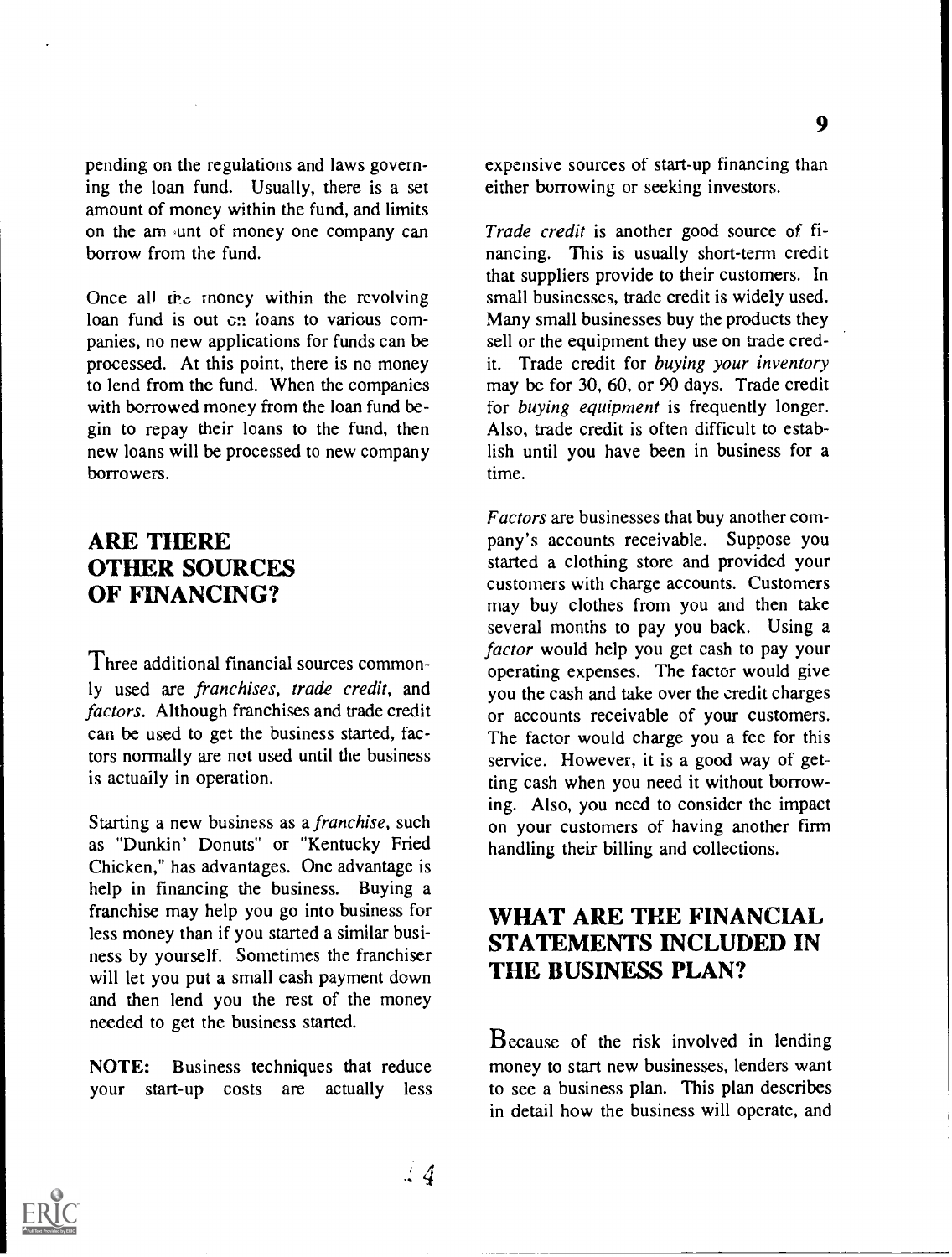through financial statements, projects how successful the business will be. Usually the business plan will include three interrelated financial statements: (1) a projected income statement, (2) a cashflow statement, and (3) balance sheet. All three are covered in more detail in PACE Unit 18, Financial Analysis.

#### WHAT IS AN INCOME STATEMENT?

The *income statement* is a financial tool that businesses use to compare expenses to profits. Its purpose is to show the results of the firm's operations on its profit or loss during a particular time period.

When you are planning a new business and looking for the money to get it started, you do not have a real income statement to show lenders or investors. You will have to estimate or project what will happen based upon your assumptions, industry-wide averages, and local conditions. Lenders and investors are interested in when you will make a profit and how large it will be. This information helps them decide the degree of risk and the terms of the agreement with you that they are willing to accent in order to finance your business venture.

The projected income statement presented in Figure 1 consists of five parts:

- Projected total sales
- Projected costs of goods sold/cost of sales
- Projected gross profit
- Projected operating expenses
- Projected net profit

As you can see the income is presented monthly for the first year of operation. Most small businesses do not make a profit right away. In this example, the business does not show profit until the fifth month.

### WHAT IS THE **CASHFLOW** STATEMENT?

The cashflow statement estimates how much cash will come in and go out of the business each month. Its purpose is to help the business owner avoid or plan for cash shortages or surpluses. It tells you when you will need to find additional funds and when you will have cash left over. The sample cashflow statement presented in Figure 2 illustrates this.

The first part lists the sources for cash. The second part lists the disbursements, or where the cash will go. Subtracting the disbursement from the cash sources tells you the amount of cash left over or the additional amount of cash needed to cover the expenses for the month.

The projected cashflow of your business is important. Remember, cash is the fuel that makes your business function. You need to know the amount of cash available to buy new merchandise or whatever else you need to keep the business operating.

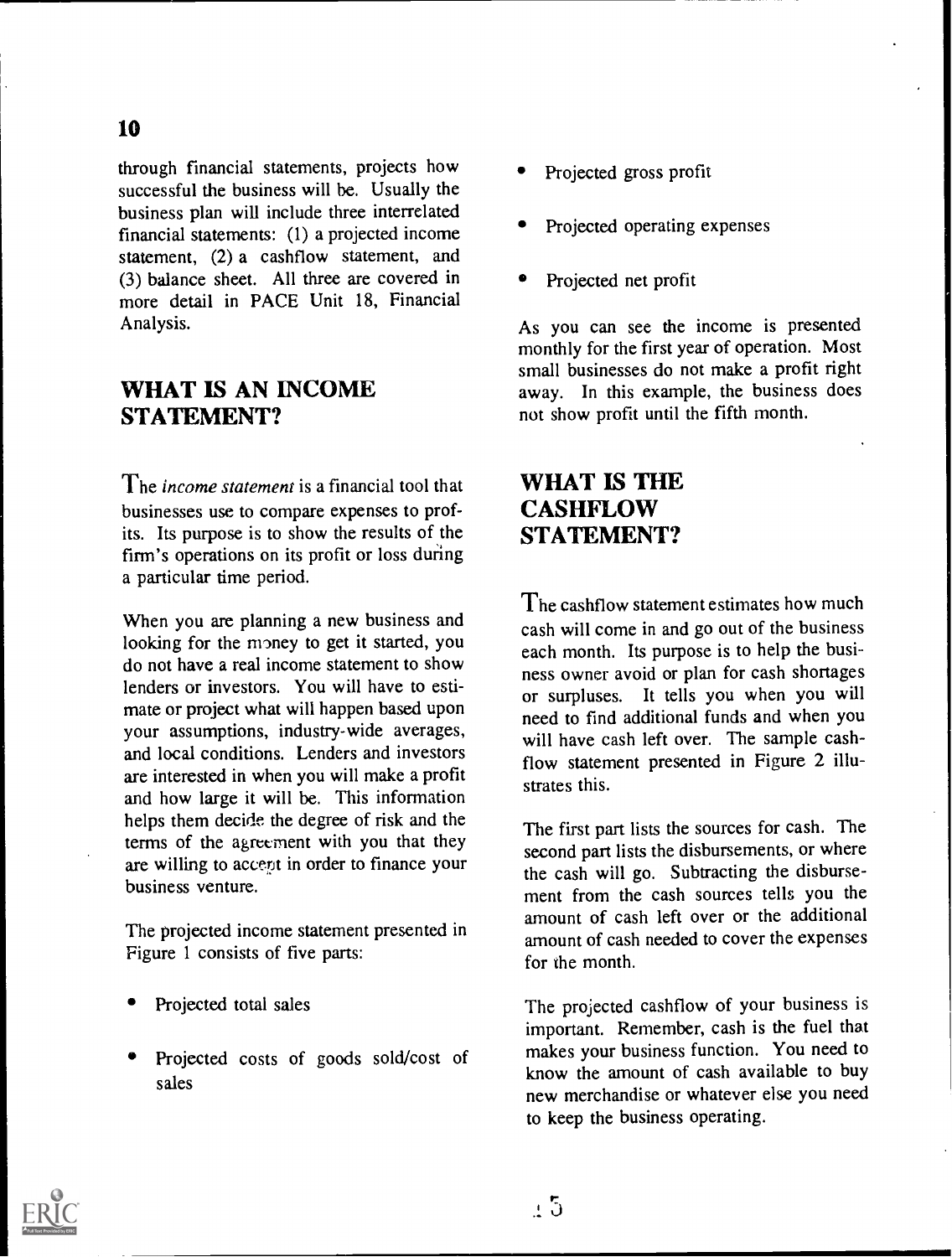

 $\ddot{\phantom{0}}$ 

|                 | d January 1, 1996—December 31, 1996 |
|-----------------|-------------------------------------|
|                 |                                     |
|                 |                                     |
|                 |                                     |
| Alex's Hardware |                                     |
|                 |                                     |
|                 |                                     |
|                 | d Income Statement for the Period . |
|                 |                                     |
|                 |                                     |

|                       | Jan            | Feb              | March                                                                                      | April          | May              | June                       | July             | August                  | Sept             | $\mathcal{\breve{g}}$ | $\boldsymbol{\check{z}}$ | Dec              |
|-----------------------|----------------|------------------|--------------------------------------------------------------------------------------------|----------------|------------------|----------------------------|------------------|-------------------------|------------------|-----------------------|--------------------------|------------------|
| Gross Sales           | \$1,000        | \$1,500          | \$1750                                                                                     | \$2,000        | \$3,000          | \$3,000                    | \$3,500          | \$4,000                 | \$4,500          | \$5,000               | \$6,000                  | \$7,000          |
| Less Cost of<br>Sales | 750            | 850              | SOG                                                                                        | 950            | 1,150            | 1,150                      | 1,250            | 1,350                   | 1,450            | 1,550                 | 1,750                    | 1,950            |
| <b>Gross Profit</b>   | 250            | 650              | 850                                                                                        | 1,050          | 1,850            | 1,850                      | 2,250            | 2,650                   | 3,050            | 3,450                 | 4,250                    | 5,050            |
| Less Expenses         |                |                  |                                                                                            |                |                  |                            |                  |                         |                  |                       |                          |                  |
| Salaries              | 1,000          | 1,000            | 1,000                                                                                      | 1,000          | 1,000            | 1,000                      | 1,000            | 1,000                   | 1,000            | 1,000                 | <b>800.1</b>             | 1,000            |
| Payroll Taxes         | $\overline{8}$ | $\overline{8}$   | $\overline{8}$                                                                             | $\overline{8}$ | $\overline{8}$   | $\overline{8}$             | $\mathbf{g}$     | $\overline{\mathbf{g}}$ | $\mathbf{\Xi}$   | $\overline{8}$        | $\overline{8}$           | $\overline{100}$ |
| Advertising           | $\mathcal{S}$  | $\overline{50}$  | $\boldsymbol{S}$                                                                           | 50             | $\boldsymbol{S}$ | $\boldsymbol{\mathcal{S}}$ | $50\,$           | S                       | $\boldsymbol{S}$ | S                     | $50\,$                   | S                |
| Supplies              | SQ             | $\boldsymbol{S}$ | S                                                                                          | $50\,$         | S                | $\boldsymbol{S}$           | $\boldsymbol{S}$ | $50\,$                  | S                | $\boldsymbol{S}$      | 50                       | SO               |
| Utilities             | $\overline{8}$ | $\overline{8}$   | $\overline{8}$                                                                             | $\overline{8}$ | 8                | $\mathbf{8}$               | $\overline{8}$   | $\mathbf{8}$            | $\overline{100}$ | $\overline{8}$        | $\mathbf{8}$             | $\overline{8}$   |
| And Other             | 200            | 250              | 300                                                                                        | 300            | 350              | ZO.                        | 350              | $rac{40}{5}$            | $\frac{40}{2}$   | 450                   | 450                      | S <sub>0</sub>   |
| Total Expenses        | 1,500          | 1,550            | 1,600                                                                                      | 1,600          | 1,650            | 1,600                      | 1,650            | 1,700                   | 1,700            | 1,750                 | 1,750                    | 1,800            |
| Net Income            | (1,250)        | (900)            | (750)                                                                                      | (550)          | 200              | 250                        | SS)              | 950                     | 1,350            | 1,700                 | 2,500                    | 3,250            |
|                       |                |                  | Figure 1. Alex's Hardware projected income statement (January 1, 1996 - December 31, 1996) |                |                  |                            |                  |                         |                  |                       |                          |                  |

 $\ddot{\cdot}$ 

 $\sum_{i=1}^{n}$ 

 $\overline{\mathbf{11}}$ 

 $\frac{6}{1}$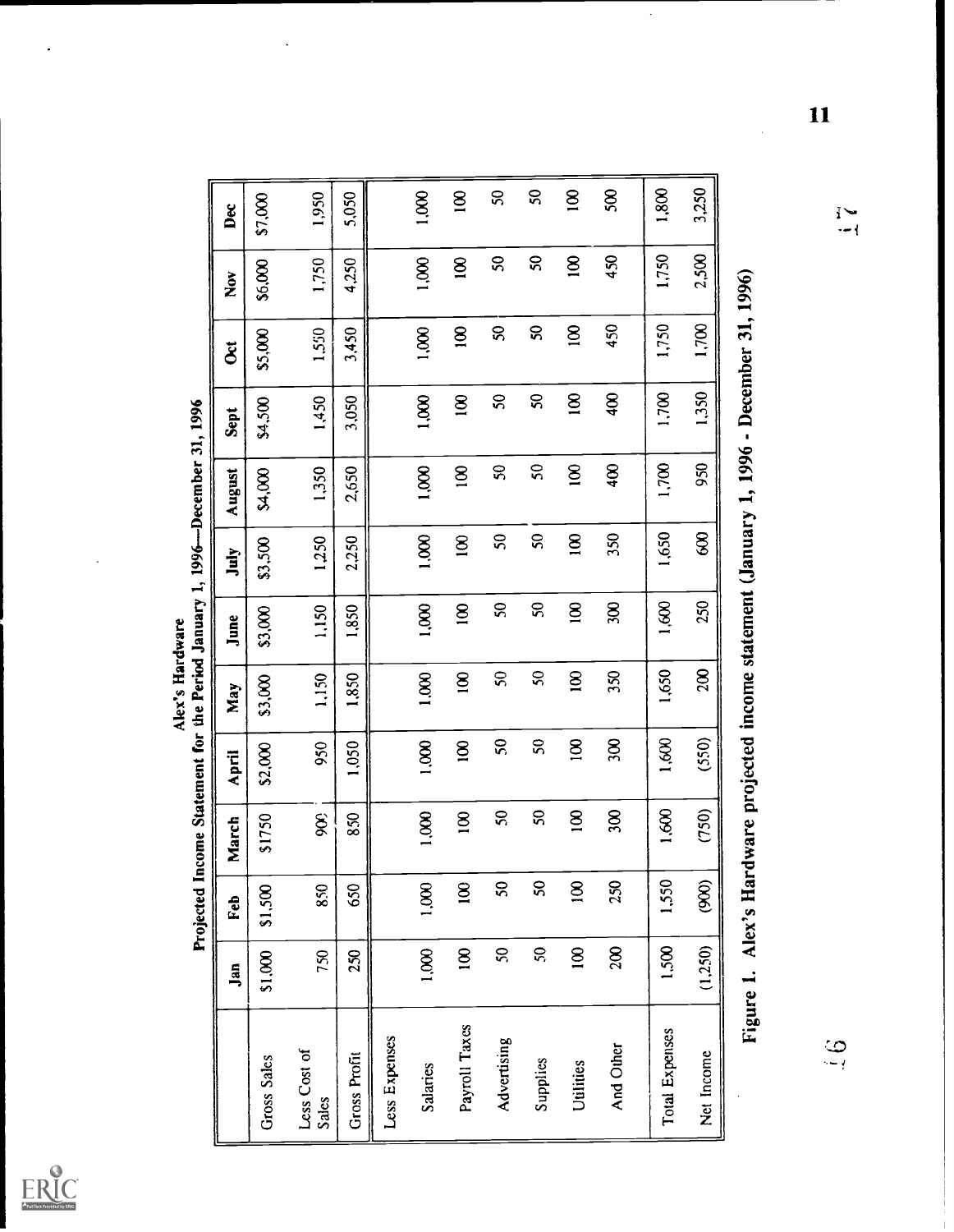$ERIC$ 

Alex's Hardware<br>Projected Cashflow Statement for the Period January 1, 1996—December 31, 1996

 $\overline{\mathbf{12}}$ 

|                                                                        | Operating<br>ġ                                                                                | Jan     | Feb           | March   | April   | May            | June     | July                       | Aug            | Sept  | $\overline{5}$ | $\tilde{\check{\mathbf{z}}}$ | Å        |
|------------------------------------------------------------------------|-----------------------------------------------------------------------------------------------|---------|---------------|---------|---------|----------------|----------|----------------------------|----------------|-------|----------------|------------------------------|----------|
| Sources of Cash                                                        | \$20,000                                                                                      |         |               |         |         |                |          |                            |                |       |                |                              |          |
| Cash on Hand                                                           | 25,000                                                                                        |         |               |         |         |                |          |                            |                |       |                |                              |          |
| Net Profit                                                             |                                                                                               | (1.250) | $\mathcal{S}$ | (750)   | (550)   | R              | 250      | $\frac{8}{2}$              | 950            | 1,350 | 1,700          | 2,500                        | 3,250    |
| Total Cash<br>Inflow                                                   | 45,000                                                                                        | (1.250) | (900)         | (750)   | (550)   | 200            | 250      | $\boldsymbol{\mathcal{S}}$ | 950            | 1,350 | 1,700          | 2,500                        | 3,250    |
| Disbursements                                                          |                                                                                               |         |               |         |         |                |          |                            |                |       |                |                              |          |
| Start-up Costs                                                         | 25,000                                                                                        |         |               |         |         |                |          |                            |                |       |                |                              |          |
| Owner's Draw                                                           |                                                                                               | 1,000   | 1,000         | 1,000   | 1,000   | 500            | 1,000    | Ş,                         | 1,000          | 500   | 500            | 1,000                        | 1,000    |
| Loan Payments                                                          |                                                                                               |         |               | 500     |         |                | 500      |                            |                | 500   |                |                              | 500      |
| Insurance                                                              |                                                                                               |         |               |         |         | $\frac{8}{3}$  |          |                            |                |       | $\frac{8}{3}$  |                              |          |
| Income Tax                                                             |                                                                                               |         |               |         | 1,000   |                |          |                            |                |       |                |                              |          |
| Other                                                                  |                                                                                               |         |               |         | 300     |                | 8        |                            |                | 200   |                |                              | $\infty$ |
| Total Cash Out-<br>flow                                                | 25,000                                                                                        | 1,000   | 1,000         | 1,500   | 2,300   | g              | 2,100    | 500                        | 1,000          | 1,200 | 8 <sup>o</sup> | 1,000                        | 2,200    |
| Net Cashflow                                                           |                                                                                               | (2.250) | (1,900)       | (2.250) | (2,850) | $\circledcirc$ | (1, 850) | $\mathbf{g}$               | $\overline{S}$ | 150   | 800            | 1,500                        | 1,050    |
| $\epsilon$<br>Cumulative<br>Cashflow                                   | \$20,000                                                                                      | 17,750  | 15,850        | 13,600  | 10,850  | 10,050         | 8,200    | 8,300                      | 8,250          | 8,400 | 9,200          | 10,700                       | 11,750   |
|                                                                        | Figure 2. Alex's Hardware projected cash flow statement (January 1, 1996 - December 31, 1996) |         |               |         |         |                |          |                            |                |       |                |                              |          |
| *NOTE: Net profit is carried over from the Projected Income Statement. |                                                                                               |         |               |         |         |                |          |                            |                |       |                |                              |          |

 $\overline{\mathcal{O}}$ 

 $\frac{1}{2}$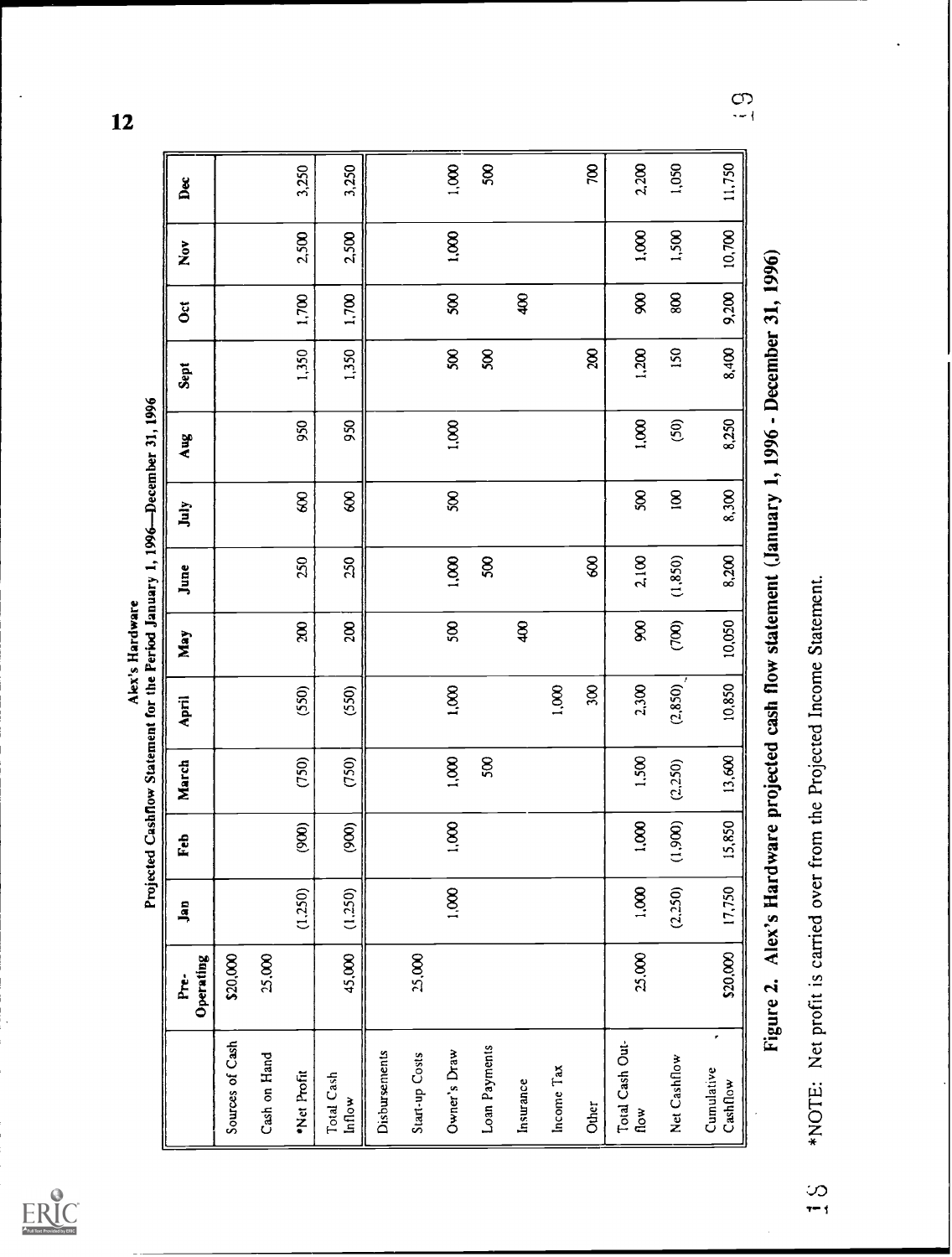### WHAT IS THE BALANCE SHEET?

The balance sheet shows how  $\mathcal{L}$  business stands at the end of the year. The assets of the business are balanced against the liabilities and equity. Ideally, the assets of the business will be larger than the liabilities, therefore increasing equity or net worth. The equity or net worth determines the value of your company.

Figure 3 is an example of what a projected balance sheet looks like.

### HOW ARE THESE FINANCIAL STATEMENTS RELATED?

It is important to begin to see the relationships among the three statements. The "snap-shot" of your business' financial position taken by the balance sheet is the result of the operations described by the income statement and the cashflow statement. For example the cash on hand item on the balance sheet is driven by the cumulative cashflow item for the last period. How many additional links can you discover among Figures 1, 2, and 3?

Because each of these projected financial statements are based on assumptions that may change as you develop your business plan, it is convenient to use a computer spreadsheet program to evaluate, and update the impact of a change in one item on the rest of the analysis. For example, a change in your assumed rate of monthly sales growth will have a significant impact on the cashflow and balance sheet results. These programs are available in the form of "templates" that handle the necessary mathematical relationships and allow you to specify the starting positions and assumptions.

To get your new business off to a good start, you must have adequate financial backing. You will need to identify start-up costs, operating expenses, and personal expenses. Next, you must decide how to finance your business. You will probably need to use some combination of equity and debt financing. Lenders will want to review your business plan. They will be particularly interested in your Projected Income Statement, Cashflow Statement and Balance Sheet. Gaining a thorough understanding of these business financial needs will greatly increase your chances of running a successful business.

# WHY IS IT IMPORTANT TO HAVE A GOOD CREDIT RATING?

Your personal and business credit is evaluated constantly by all your current and potential business associates. Specific groups that have a direct interest in your history of meeting financial obligations include the following:

- Potential lenders evaluating your ability and willingness to repay their loan
- Potential equity investors judging the riskiness of their investment



13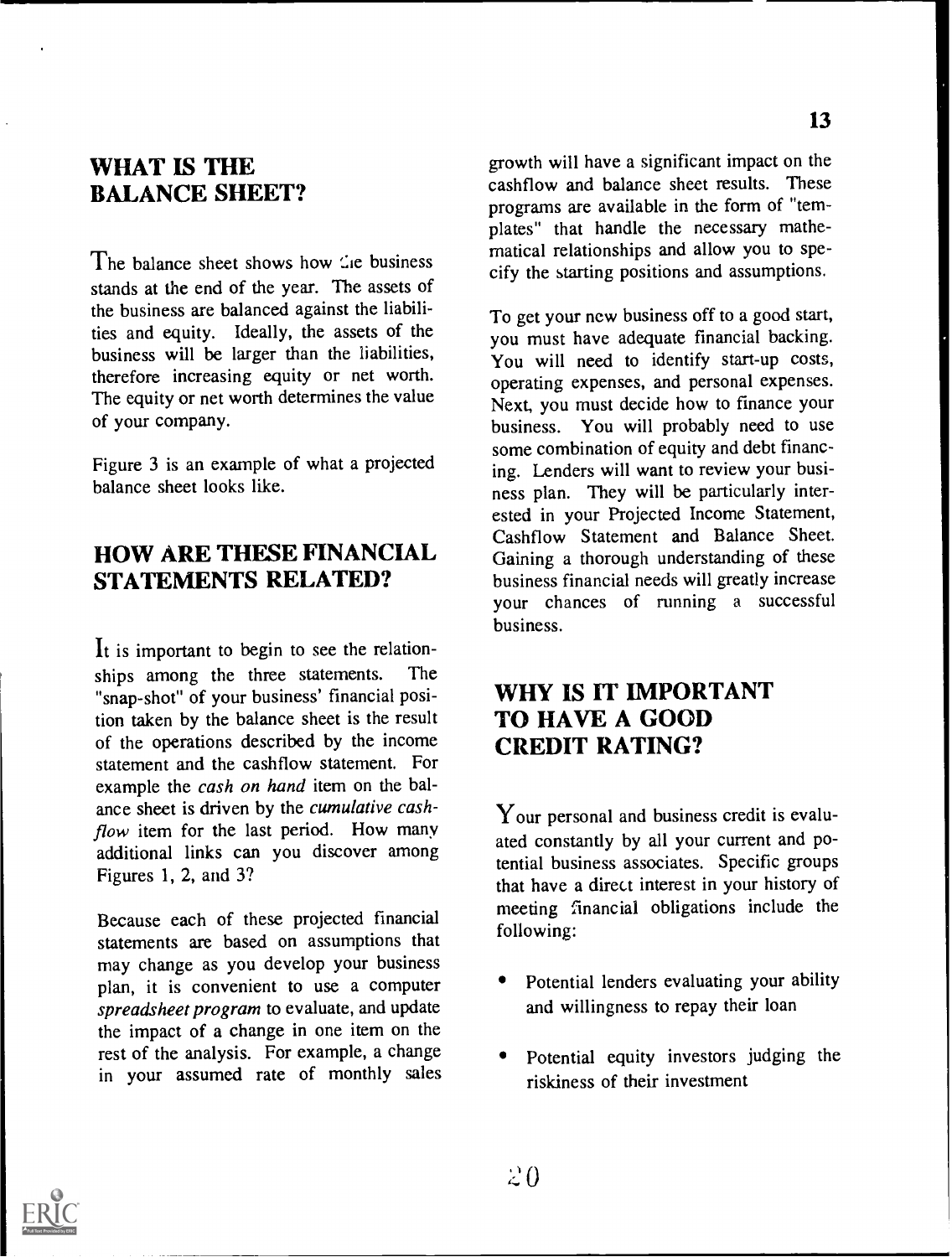| Full Text Provided by ERIC |
|----------------------------|

| ember 31,<br>Sheet as of 1<br>Ξ<br>r.<br>Palance Su-<br>$\colon$<br>ě<br>į |  |
|----------------------------------------------------------------------------|--|
|                                                                            |  |
|                                                                            |  |
|                                                                            |  |
|                                                                            |  |
|                                                                            |  |

 $14$ 

|                                                          | Projected Balance Sheet as of December 31, 1996<br>Alex's Hardware |          |
|----------------------------------------------------------|--------------------------------------------------------------------|----------|
| <b>ASSETS</b>                                            | <b>LIABILITIES</b>                                                 |          |
| Current Assets                                           | Loan (Current Balance)                                             | \$23,000 |
| \$11,750<br>Cash on Hand                                 | <b>TOTAL</b>                                                       | \$23,000 |
| 3,900<br>Accounts Receivable                             |                                                                    |          |
| 15,000<br>Inventory                                      |                                                                    |          |
| \$30,650<br>TOTAL CURRENT ASSETS                         | Beginning Equity                                                   | \$20,000 |
|                                                          | Retained Earnings                                                  | 7,350    |
| Fixed Assets                                             | Less Withdrawals                                                   | (10,000) |
| \$9,950<br><b>Fixtures and Equipment</b>                 | Net Equity                                                         | 17,350   |
| <b>250</b><br>Less Depreciation                          | TOTAL LIABILITIES AND EQUITY                                       | \$40,350 |
| \$9,200<br>$\overline{5}$<br>Equipment, Net of Depreciat |                                                                    |          |
| Other Assets                                             |                                                                    |          |
| $rac{500}{200}$<br>Deposits for Utilities                |                                                                    |          |
| \$9,700<br>TOTAL FIXED ASSETS                            |                                                                    |          |
| \$40,350<br><b>TOTAL ASSETS</b>                          |                                                                    |          |
| Figure 3.                                                | Alex's Hardware projected balance sheet as of December 31, 1996    |          |

 $\tilde{5}$ 

 $\frac{1}{2}$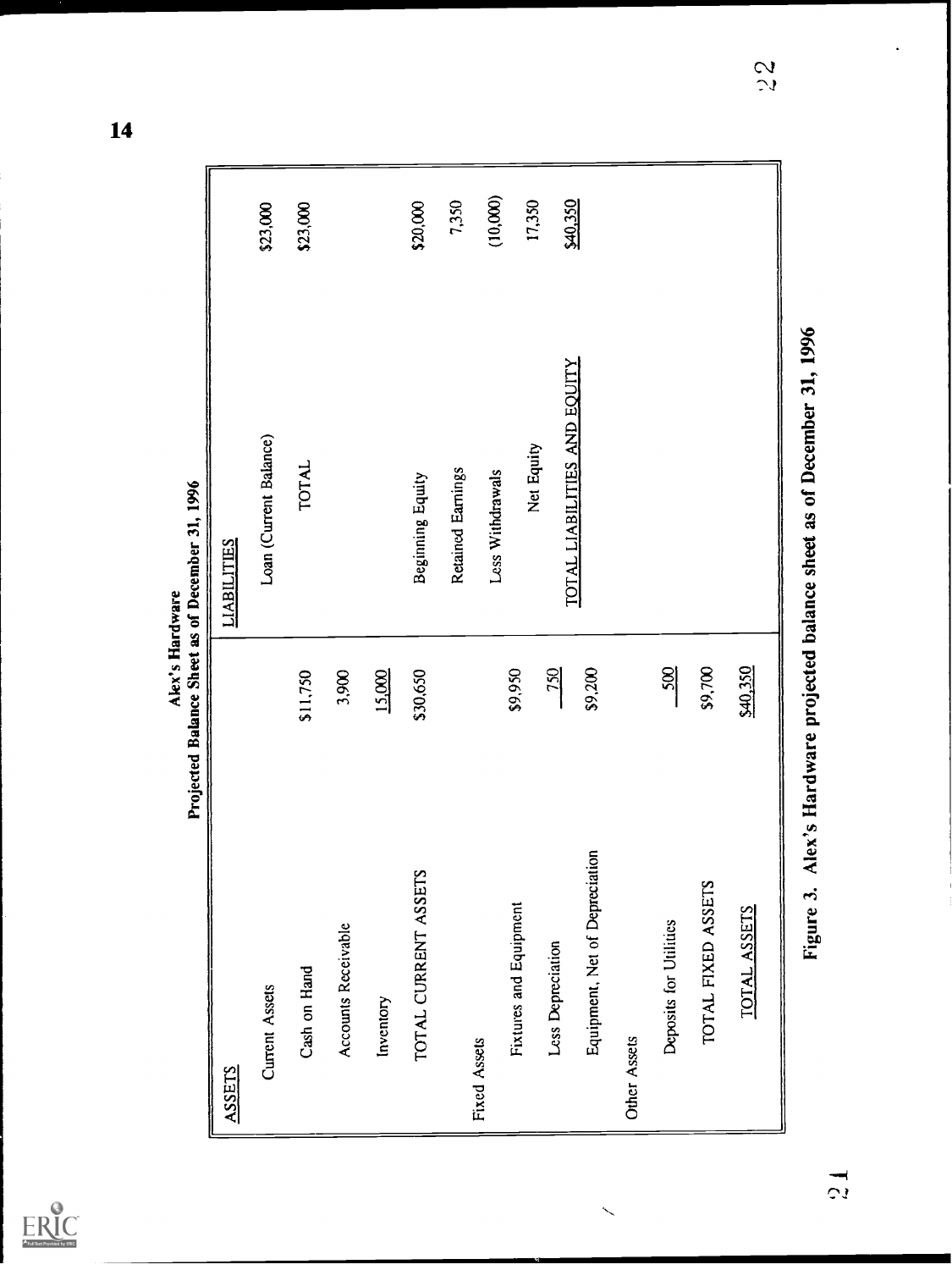- Franchise companies in which you have a potential interest are also interested in your personal credit record
- Suppliers from which you may seek to obtain trade credit
- Potential customers who may wish to place a long-term order that is crucial to their own businesses

A number of credit reporting services maintain comprehensive and extensive files on the credit history of businesses and individuals within the United States and other countries. You may wish to obtain a copy of your credit rating to check for errors or other problems that should be disclosed to your lender before they obtain it for themselves. You also need to consider these services when evaluating your suppliers, customers, and so forth, for credit extension purposes.

### HOW DO LENDERS EVALUATE LOAN APPLICATIONS?

Now that you have completed the loan application package, the prospective lender must evaluate it to determine whether the loan should be made. The lender's main concern is with getting the loan repaid. Therefore, the lender is interested in the future of your business. Will you be able to survive, grow, and become profitable? Will you be able to repay the loan? This is what the lender must decide.

As the lender considers your loan application, there are usually four areas to review. Net earnings is one of these areas. Will your company generate enough income to sustain the business with enough left over to repay the loan? The immediate and long-<br>range company outlook is another. Will range company outlook is another. there continue to be demands for your type of business in both prosperous and depressed times? Looking more broadly, industry outlook is another area to consider. Is your business part of a growing or dying industry? Will your industry still exist in a few years? The capability of your management is the fourth area. Do you have the managerial skills and motivation to make a success of your business?

Besides reviewing these areas, the lender will evaluate the worthiness of an applicant with more specific criteria. In financial circles, these specific criteria are known as "the six Cs."

# WHAT ARE THE SIX C'S OF CREDIT EVALUATION?

The six Cs used for evaluating credit applicants are as follows:

Character refers to the type of person you are. Some say it is the most important asset of an entrepreneur. Lenders evaluate a person's character according to such traits as honesty, reliability, and trustworthiness. To the lender, a person with strong character will do everything possible to protect the assets and the business and to ensure that the loan will be repaid.

Capital is the amount of money that the entrepreneur has personally put into the business. Your pe sonal investment shows the

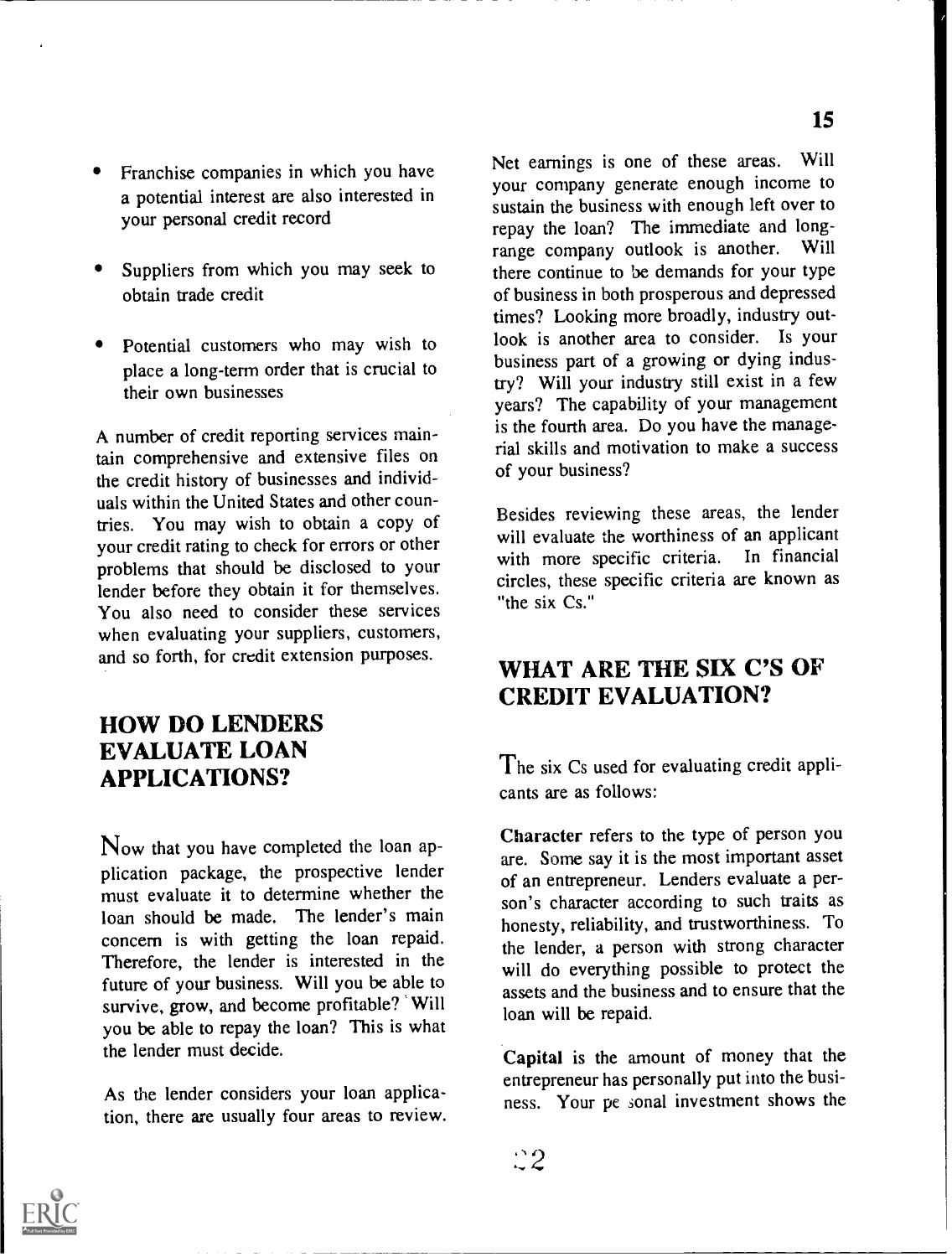Six C's of Credit Evaluation



lender your faith and commitment in the growth and eventual success of the company. Expect to put in 30 percent or more of your own funds to illustrate this level of faith and commitment.

Capacity relates to the skill and drive of management. A lender is interested in leadership that has clear goals and a detailed plan for seeing the business prosper. An effective management will utilize the loan to assist the business to grow and succeed. These first three criteria represent the original three C's of consumer credit.

Collateral is the security the borrower puts up to ensure that the loan will be repaid. Normally, tangible-assets collateral are forfeited to the lender if the loan is not paid. The better the collateral, the more assured the lender is that the loan will be covered.

Circumstances are other factors that lenders consider that may be beyond the control of the borrower. They must be considered because they may have an effect of the repayment of the loan. The state of the economy, the nature of the borrower's competition, and the nature of the product or service being sold are examples of circumstances reviewed by lenders.

Coverage deals with insurance protection. The lender is interested in the loan being repaid if something unforeseen happens to the owner of the business. Insurance that covers the death of the borrower or losses due to physical damage, liability, or theft help guarantee that the loan will be repaid.

The thorough lender will weigh the applicant's character, capital, capacity, collateral, circumstances; and coverage very carefully before making a loan to any entrepreneur. Knowing this should help you plan your loan application package and interview with the lender.

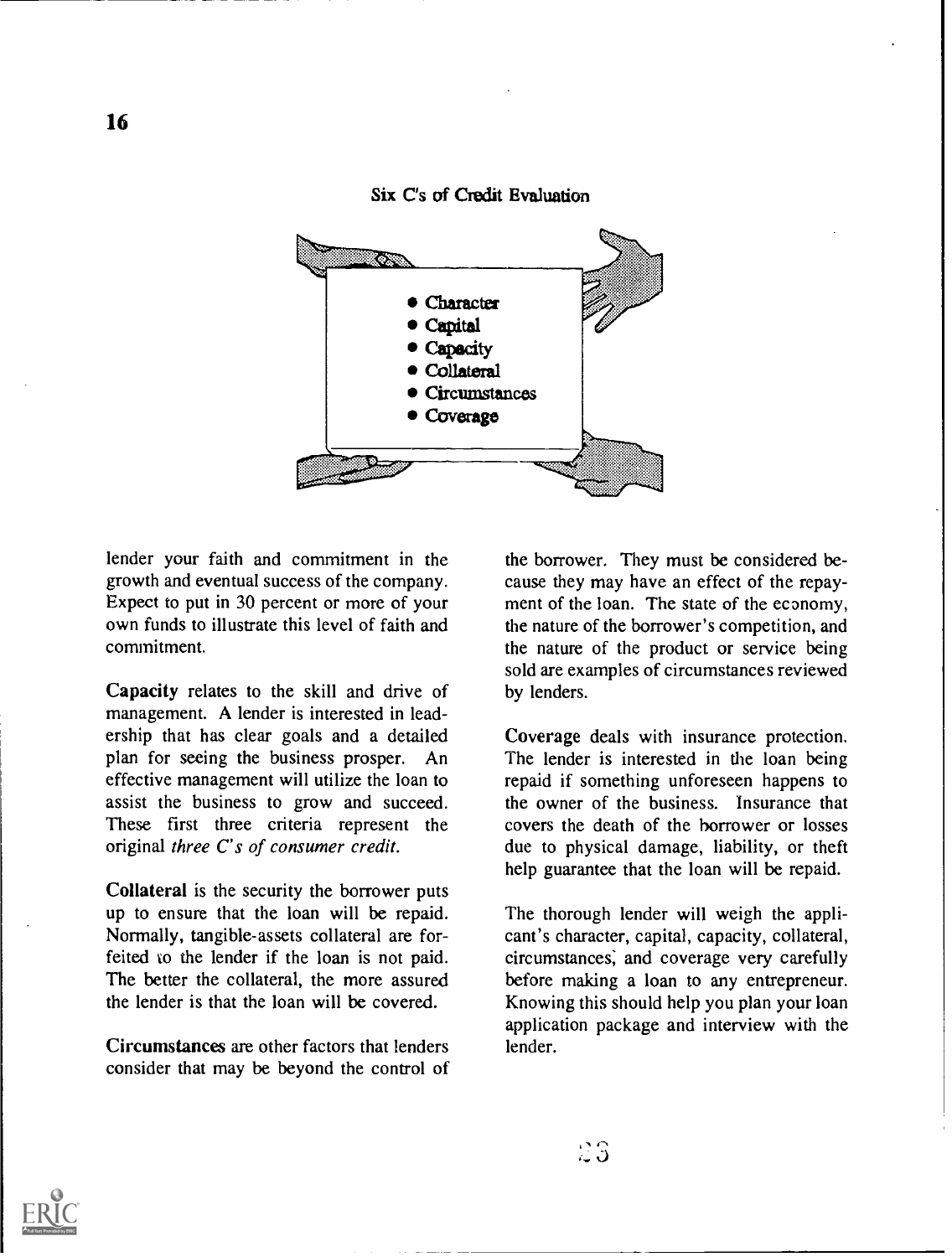# **ACTIVITIES**

The following activities are designed to help  $10.$ you apply what you have learned in this unit.

#### INDIVIDUAL ACTIVITIES

#### A.

Identify each of the costs and expenses listed below as either

- start-up,
- first-year operating, or
- personal living

On a separate sheet of paper, number from  $\overline{a}$ 1 to 10. Beside each number, write the first letter of the appropriate type of cost for each 5 of the 10 items below. Use S for start-up,  $\Gamma$ . for first-year operating, and P for personal living.

- 1. Payroll
- 2. Business license
- 3. Monthly rent
- 4. House payment
- 5. Beginning inventory
- 6. Medical bills
- 7. Advertising for grand opening
- 8. Equipment repairs
- 9. Deposits for utilities
- Clothing

#### B.

Identify each of the sources of financing listed below as either equity financing or debt financing. On a separate piece of paper, number from 1 to 10, and beside each number, write the first letter of the appropriate answer to the 10 items below. Use  $E$ for equity fina. cing and  $\underline{D}$  for debt financing an 0 for other.

- 1. Commercial bank
- 2. Personal savings
- 3. Forming a partnership
- Life insurance company
- 5. Small Business Administration
- 6. Venture capital
- 7. Consumer finance company
- 8. Incorporating the business
- 9. Credit union
- 10. Family and friends
- 11. Suppliers
- 12. Factors



 $24$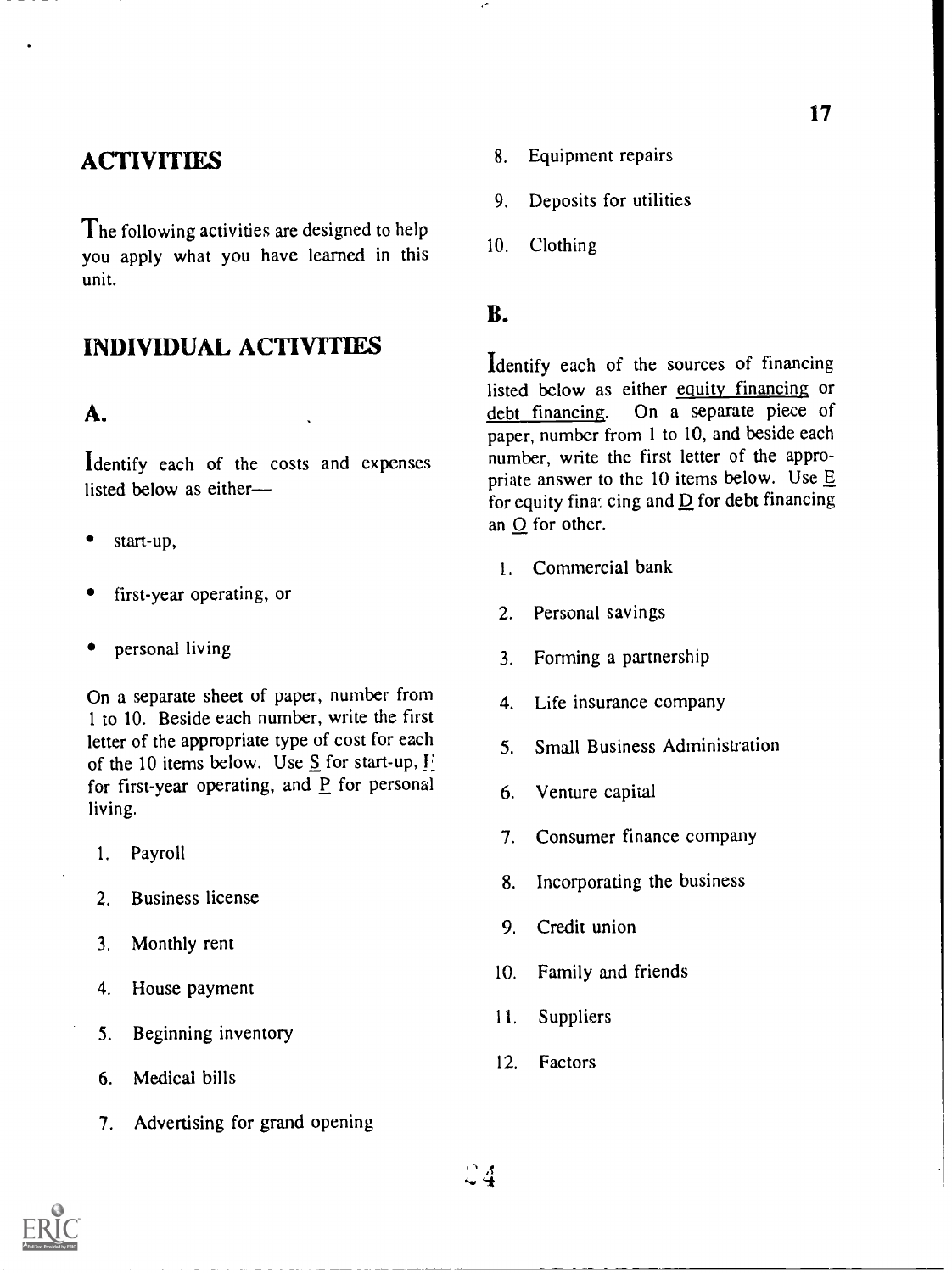# GROUP ACTIVITIES

#### A.

Work in teams of four to six. Ask each group member to list as many different startup costs for opening a small pizza takeout restaurant as possible. Take five minutes to do this.

Next, compare team members' lists by making a comprehensive list that includes every different start-up cost mentioned. Discuss the start-up costs listed and determine whether there are others that no one thought of. If the group thinks of any more, add them to the list. An optional step to this activity is to share team lists. Check to see if your team left out any start-up costs that others included.

As an option, discuss start-up costs with an owner of a pizza takeout restaurant or have the owner talk to the entire group.

#### B.

Continue working in teams. The team members convene to discuss the computations used to develop the balance sheet, income statement and cashflow statement presented in this unit. Each group member is supposed to work out a computation for the various entries in these statement using different dollar amounts. Then, the team will discuss what kind of information bankers can derive from the financial statements.

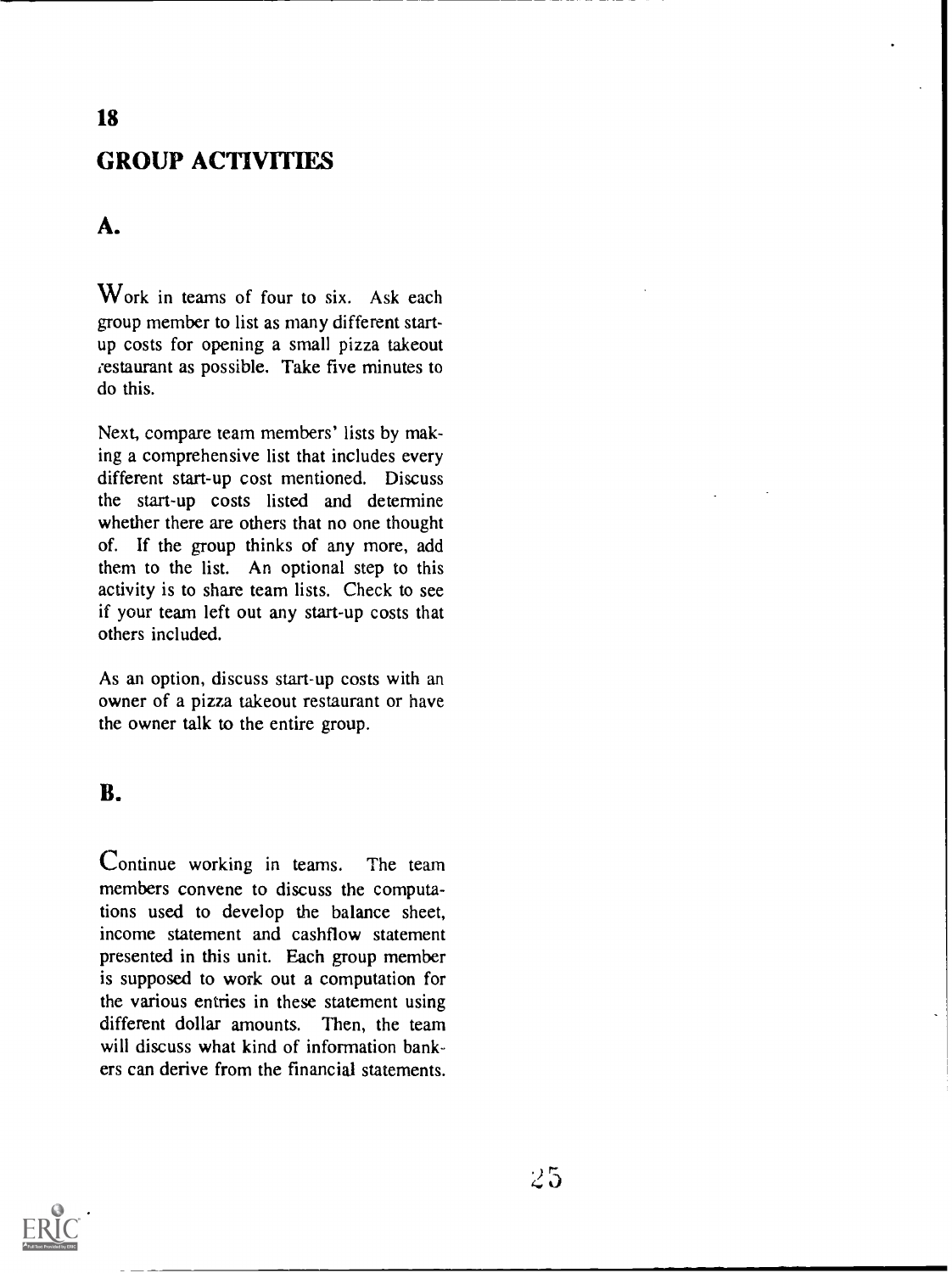#### CASE STUDY

Juanita Owens has worked the past five years as the crew chief for the morning shift at a large bakery shop. She has had responsibility for overseeing the total operation from 4 a.m. until noon.

During this time, she has learned much about the bakery business. She knows both the backroom and front-end of the operation. In addition, Juanita has observed the customers carefully. She has learned the importance of satisfying the needs and wants of consumers.

Juanita has always wanted to start her own bakery. Within the last few months she has concluded that there is a need in her community for a bakery that also provides an instore eating area with coffee, milk, and other beverages.

Because of her experience working in the bakery business, Juanita feels that she is now ready to open such a business. Of course, the first thing Juanita thinks of is money. She is not a wealthy person. She wonders where she could get the money to open her dream bakery.

#### DISCUSSION QUESTIONS

- 1. Explain to Juanita the importance of financing to the success of her business.
- 2. Describe to her the two main methods of financing a new business.
- 3. Tell Juanita about the various sources for getting the money to start a new business.

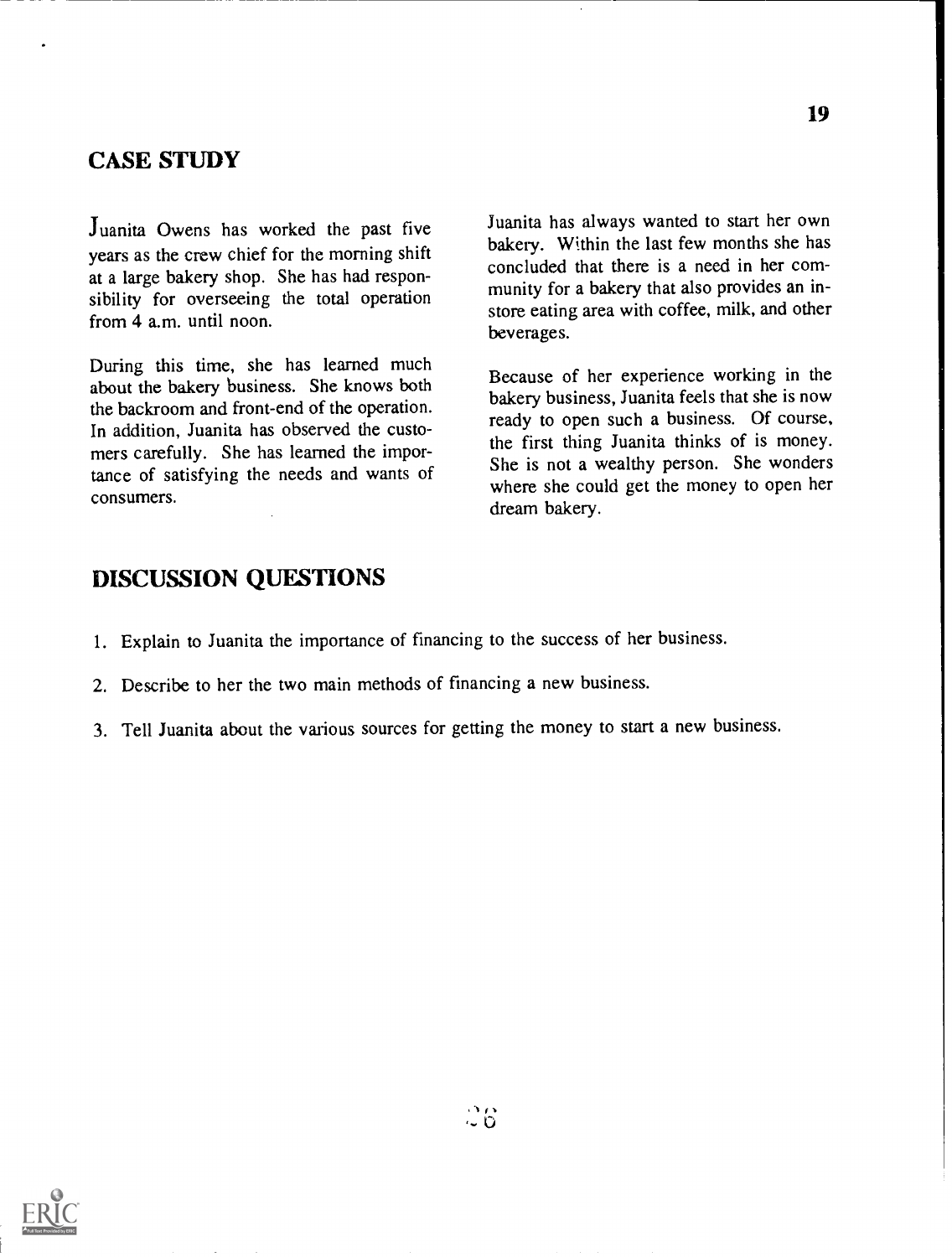# ASSESSMENT

20

Read the following questions to check your knowledge of the topics prezented in this unit. When you feel prepared, ask your instructor to assess your competency on them.

- 1. Discuss three personal risks involved in financing a business.
- 2. Explain the difference between operating expenses and start-up costs, and provide several illustrations of each type.
- 3. Describe methods of financing a new business.
- 4. Discuss the importance of having a good credit rating.

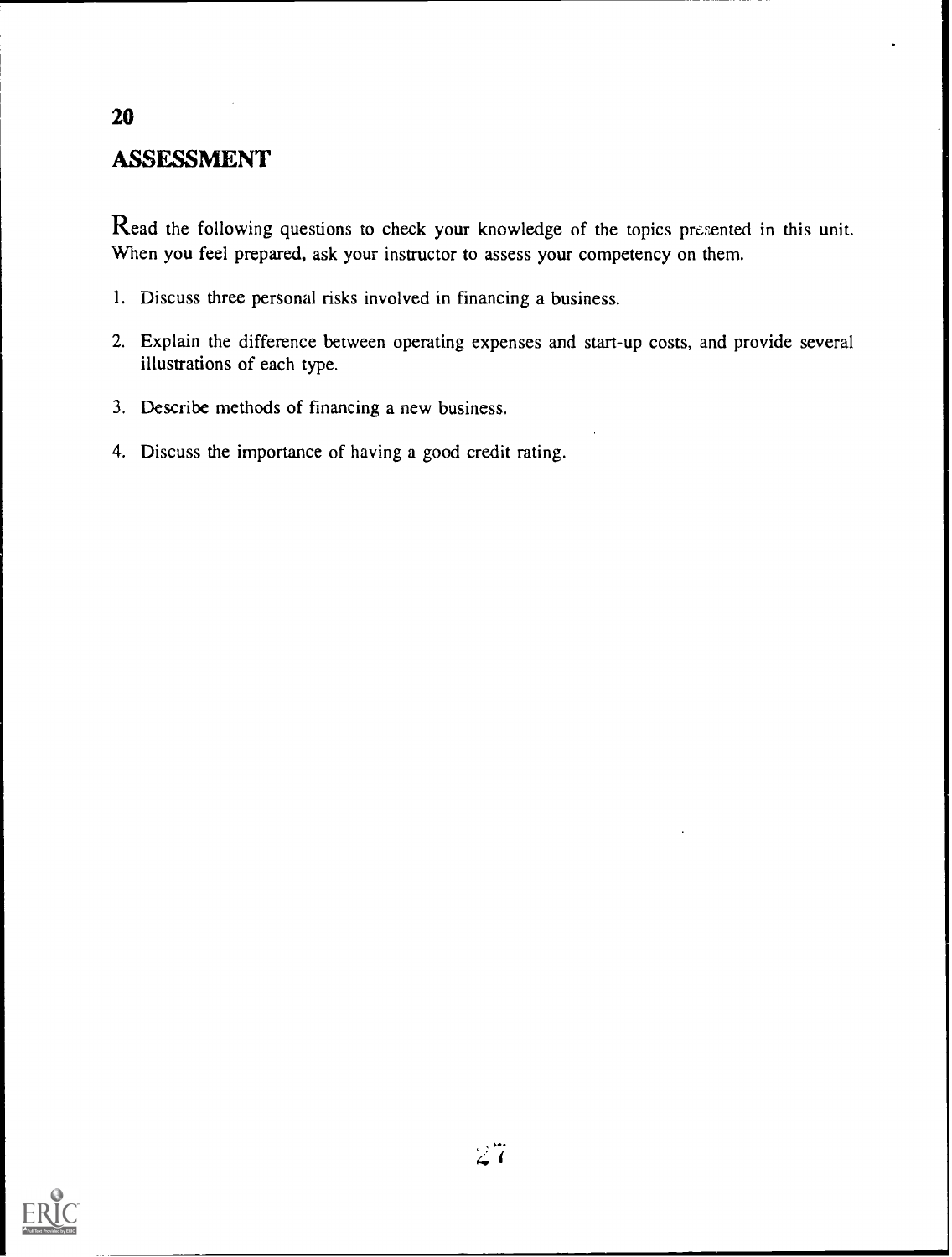#### REFERENCES

- Bowlin, O. D., et al. Guide to Financial Analysis. New York, NY: McGraw-Hill Book Company, 1980.
- Business Financing. Small Business Reporter Series. San Francisco, CA: Bank of America, 1988.
- Financing Small Business. Small Business Reporter Series. San Francisco, CA: Bank of America, 1988.
- Loffei, E. E. Financing Your Business. New York, NY: John Wiley and Sons, 1979.
- Siegal, J. G., and Shim, J. K. Accounting Handbook. New York, NY: Barron's Educational Series, Inc., 1987.
- Sound Cash Management and Borrowing. Management Aids No. 1016. Washington, DC: U.S. Small Business Administration, 1988.
- Tracy, John A. How to Read a Financial Report, 3rd. ed. New York, NY: John Wiley and Sons, 1989.
- Understanding Cash Flow. Financial Management Publication FM4. Washington, DC: U.S. Small Business Administration, 1988.
- The State of Ohio Department of Development Small Business Development Program.
- The State of New Mexico Small Business Development Program.